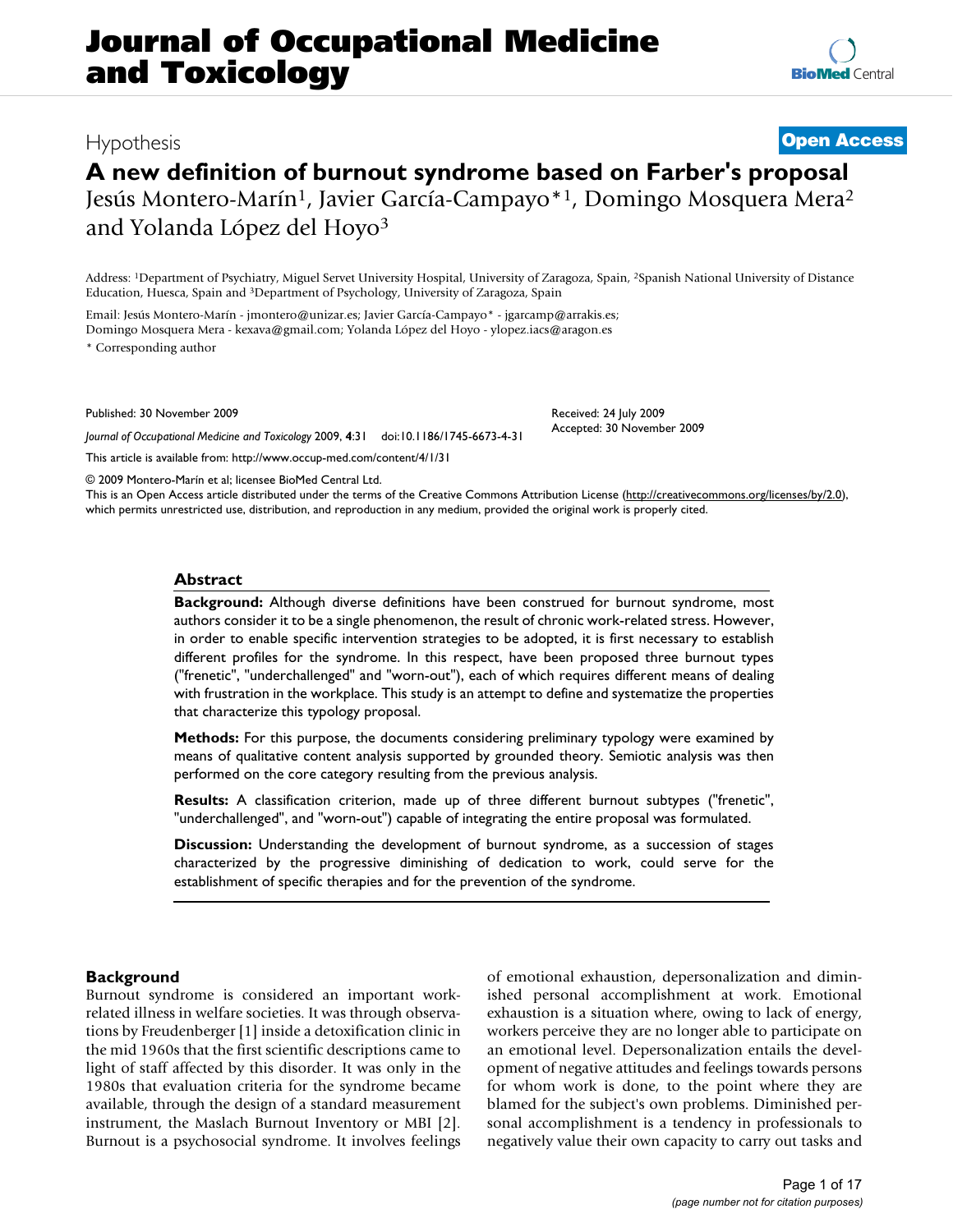to interact with persons for whom they are performed, and feeling unhappy or dissatisfied with the results obtained.

The MBI questionnaire has been adapted for application not only to human services professions but to all types of occupations in general. An updated definition of burnout, constructed using the latest version of the MBI [\[3\]](#page-15-2), is that proposed by Maslach et al. [[4](#page-15-3)]. In their description it is "a prolonged response to chronic emotional and interpersonal stressors on the job, and is defined by the three dimensions of exhaustion, cynicism, and inefficiency". Exhaustion is the feeling of not being able to offer any more of oneself at an emotional level; cynicism is contemplated as a distant attitude towards work, the people being served by it and among colleagues; ineffectiveness is the feeling of not performing tasks adequately and of being incompetent at work.

Burnout is generally considered a response by a subject to chronic work-related stress in an attempt to adapt or protect oneself from it [[5](#page-15-4)]. From a transactional approach, stress is defined as "the result of a relationship with the environment that the person appraises as significant for his or her well-being and in which the demands tax or exceed available coping resources" [[6](#page-15-5)]. This is the case because a life event is not what produces stress; rather, it is caused by the appraisal the affected person makes of it [[7\]](#page-15-6). According to Lazarus and Folkman [[6](#page-15-5)], coping is "cognitive and behavioural efforts to manage specific internal and/or external demands that are appraised as taxing or exceeding the resources of the person". A person will be psychologically vulnerable to a determined situation if he or she does not possess sufficient coping resources to handle it adequately, and if at the same time, he or she places considerable importance on the threat implicit in the consequences of this inadequate handling [\[6\]](#page-15-5). From this perspective, burnout syndrome may be seen as a progressively-developed process resulting from the use of the relatively ineffective coping strategies with which professionals try to protect themselves from work-related stress [\[5\]](#page-15-4).

Burnout has also been described as an experience where the worker is aware of considerable discrepancy between his or her efforts and the results, between the invested efforts and the rewards obtained at work [[8](#page-15-7)[-14](#page-15-8)]. This phenomenological analysis framework is introduced into the subjective experience of those affected, and the conclusion is reached that the burnout process is triggered when the worker feels that his or her efforts are disproportionate to the gratification achieved, and consequently is no longer able to justify or cope with further investment of effort [[10\]](#page-15-9). Burnout syndrome may be seen as the continuous perception that efforts made to carry out tasks are not effective, because expected gratitude, recognition or success at work are not being achieved [\[9,](#page-15-10)[12\]](#page-15-11).

Farber [[14](#page-15-8)] criticizes the fact that most researchers have contemplated burnout as a single phenomenon, i.e. as a syndrome with relatively consistent aetiology and symptoms in all individuals. On the contrary, he proposed differentiation of the syndrome based on the description of three clinical profiles [[8](#page-15-7)[-14\]](#page-15-8). These different types of burnout, which the author classes as "frenetic", "underchallenged" and "worn-out", could be the result of different ways of responding to stress and frustration at work. The frenetic type works increasingly harder until he or she is exhausted and seeks satisfaction or success to equal the stress caused by the invested efforts. The underchallenged type is presented with insufficient motivation and must therefore cope with monotonous and unstimulating work conditions that do not provide necessary satisfaction. The worn-out type gives up when faced with too much stress or very little gratification at work. Consequently, while some professionals cope with dissatisfaction by investing greater effort in an attempt to achieve expected results, others cope by neglecting their tasks, in an attempt to balance the reasoning between rewards and their investment [[11](#page-15-12),[12,](#page-15-11)[14](#page-15-8)].

According to Farber [\[8\]](#page-15-7) individual burnout treatments should be designed in relation to the aetiology and symptoms present in each subject. Thus, a level of specification in the treatment attending to individual differences would need to take into account the source of the feelings of frustration and clarify the stressors endured, the way of coping with them and the symptoms the syndrome is manifested through [\[13\]](#page-15-13). Farber's intuitive classification of burnout syndrome has raised the possibility of questioning the uniformity of the syndrome, and considers the need to design more specific therapeutic approaches. Nevertheless, in order to speak seriously of a typology, we need to look at a construct made up of abstract elements integrated into a unified conceptual model where there may be intensification of one or two aspects of concrete experience [[15](#page-15-14)]. Farber's proposal for a typology does not achieve this degree of systematization, as it is not conceptually designed by means of abstract terms ordered over the same dimension.

The purpose of this research work is to resolve this lack of formal precision. Its principal aim is to explore and describe the attributes that could be used to characterize each of the clinical profiles proposed by Farber. Our secondary aim is to establish a classification criterion through which the generated conceptual structure would make sense, with the further intention of productively consolidating a new theoretical model.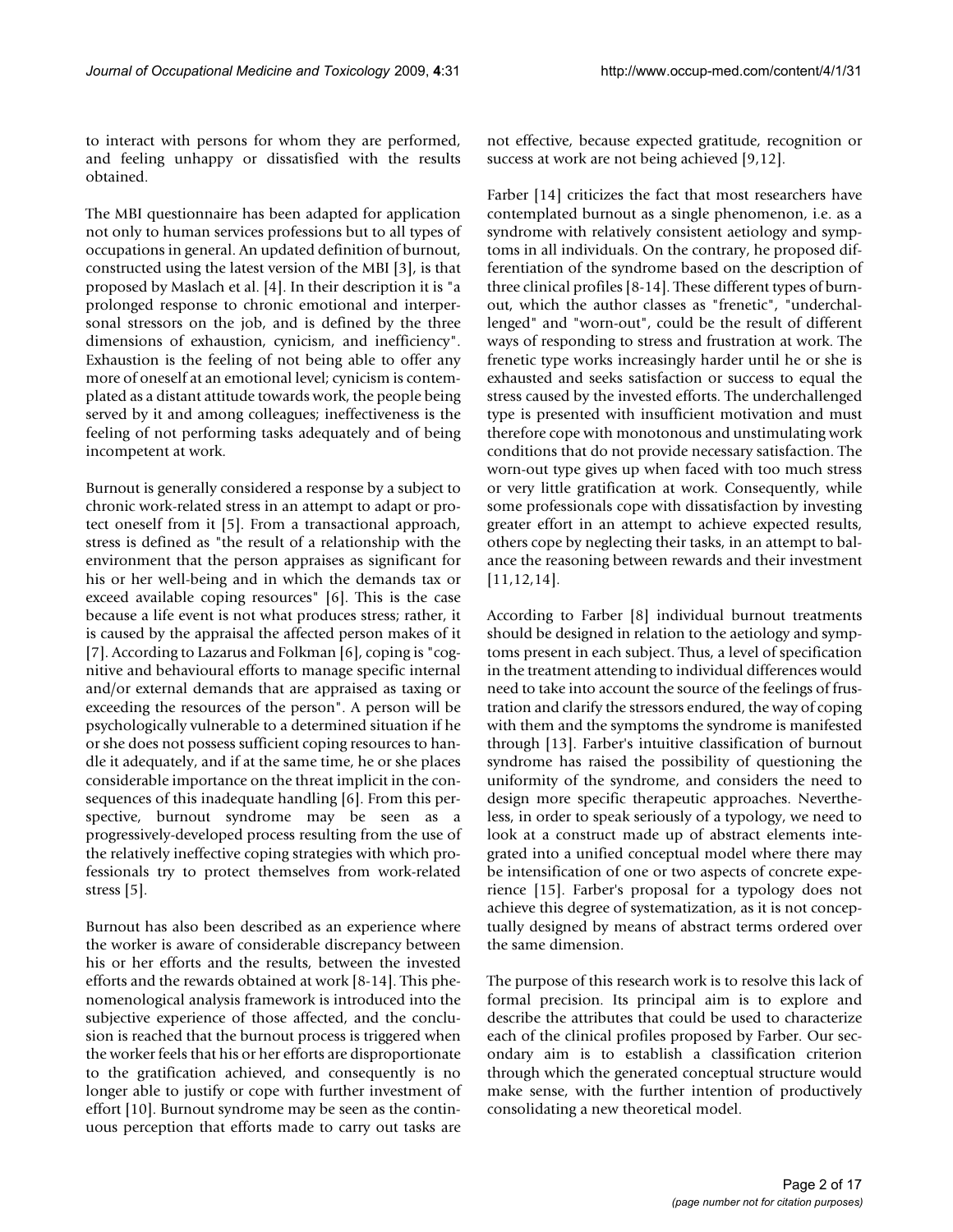# **Method**

We have adopted a qualitative social research approach and make use of the strategy known as documentary analysis [[16](#page-15-15)]. The documentation covered by our analysis comprised the totality of the published writings of Barry Farber that impart his typological proposal. When selecting the corpus, we contacted the author in order to put together a list of all of his references. The selected texts comprised a total of seven written documents: three scientific articles, three book chapters and one communication [[8-](#page-15-7)[14\]](#page-15-8). Throughout his scientific output, the author highlights the experiences and interpretations of his own patients through a large number of direct quotes. Together with this, he has attempted to approach the object of his study from an existential perspective, which places his work on a level of humanistic strategy close to phenomenology in his version applied to clinical research.

Farber developed his theory model from his clinical observations of teachers, although he states that it is applicable to service professions in general. He also based his findings on the results of in-depth interviews with sixty psychotherapists (psychiatrists, psychologists and social workers, with different levels of experience and from both public and private practice). The results of this work are presented in one of the documents included in the textual corpus [\[8\]](#page-15-7), although the article did not cite the psychotherapists directly, the author makes reference to them throughout his elaborate text. In other works [\[9,](#page-15-10)[10,](#page-15-9)[13](#page-15-13)], in addition to the author's explanations, we do find direct references to the interviewees (six primary and secondary school teachers, a number of them still active and others who finally chose to give up their profession, both male and female between twenty-six and fifty-six years of age, and with experience in education ranging between three and thirty years. Other works included in the corpus [[11](#page-15-12),[12\]](#page-15-11) provide a much more elaborate theory, while the last [\[14](#page-15-8)] is a preliminary validation study.

In order to reveal the levels of meaning underlying the surface of the corpus, we have made use of the methodological technique for obtaining information known as content analysis. According to Piñuel [[17\]](#page-15-16), content analysis is a series of procedures for the interpretation of communication products (messages, texts discourses) originating in unique, pre-recorded communication processes. Based on measuring techniques, at times quantitative (statistical techniques based on unit counts), at times qualitative (logical techniques based on a combination of categories), their purpose is to elaborate and process relevant data on the conditions under which those texts were produced, or on the conditions that may arise for their later use.

The type of content analysis used was of a qualitative, vertical and interpretative nature [[18\]](#page-15-17), with a projected sampling design and an emerging and non-frequential design for the analysis categories [[16](#page-15-15)], all of which followed the analytical procedure provided by grounded theory. This procedure is a development on the phenomenological perspective, which becomes its intellectual root [[16\]](#page-15-15). It is therefore congruent with the characteristics of the corpus. It is based on the "constant comparative method" [[19\]](#page-15-18), a strategy that enables concepts to be systematically generated and analysis and explicit coding to be combined with theory building. This type of analysis sets out to construct conceptual categories, marking their properties or significant features and the hypotheses that establish relations between all of them.

The following procedure was observed. A team of researchers comprising a native translator, two clinical psychologists and a psychiatrist worked together to achieve the translation of Farber's texts into Spanish and to divide the corpus into theme units using a structure of semantic fields [\[18](#page-15-17)]. Under mutual agreement, the research team subsequently made their first classification of the units, differentiating themes in general, which allowed them to separate references to typology from the other themes. By means of "open coding" [[20](#page-15-19)], provisional interpretations of the segments belonging to the typology reference group were made. For this, the information contained in each of the selected units was compared and a common conceptual denomination was assigned to the group of segments sharing the same clinical profile as a standard.

As a next step, we set out to discover the properties of each of the profiles. We used a new type of classification, "axial coding" [[21\]](#page-15-20), consisting of intense analysis focused on one category each time. This new form of analysis, performed independently by each of the researchers, comprised an active and systematic search for properties by means of the constant comparison of the segments referring to each of the profiles separately. At the same time, interpretative notes were written down, which allowed relations to be established between the emerging properties. Finally, in order to define an agreed system that summarized the properties for each type, the characteristics obtained by each researcher were brought together and agreement was achieved on a total of five perfectly defined and mutually exclusive attributes for each profile.

The possible relations between the properties were clearly expressed in order to represent a highly parsimonious solution, which enabled the emerging conceptual structure to gain density. Once agreement was reached with regard to possible relations, we were able to reduce the theoretical framework by means of the merger and transformation of related properties into others on a higher level. Characteristics that belonged to disorders other than burnout, such as emotional disorders caused by anxiety or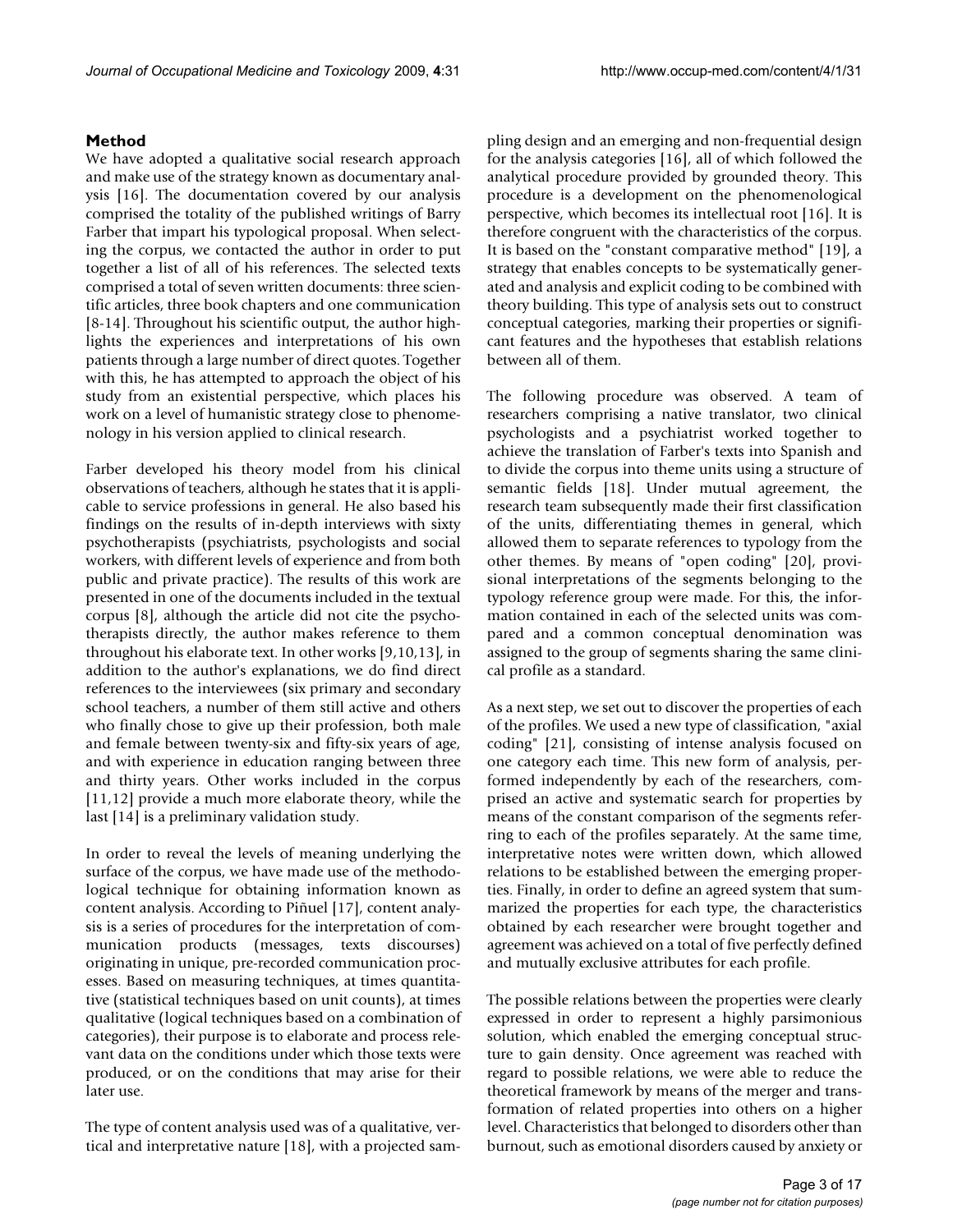depression were also excluded. The result of this process gave rise to a total of nine sub-categories, three for each type, which summarized the properties of the entire typology.

At this point, we set out to develop a "core category" [[21\]](#page-15-20) that was able to express the totality of the typology coherently in a single dimension. For this purpose, we attempted to decide which of the properties best summarized the characteristics of each one of the profiles. Once the outstanding property for each profile was agreed on, we developed a category virtually able to integrate these three basic properties in one single dimension. By means of "selective coding" [[21\]](#page-15-20) of the corpus through the properties coming under this new core category, we observed how this category indeed provided the complete typology with an integrated, essential core framework, which was the nucleus of the emerging theory.

Once this stage was reached, we adopted a stance under the structuralist paradigm, making use of the semiotic square technique. For Floch [\[22](#page-15-21)], the semiotic square is a basic instrument of semiotic study and serves for the development of typologies. Abril [\[23](#page-15-22)] speaks of the semiotic square as a canonical representation of a set of relations. Quoting Greimas, Imbert [\[24](#page-15-23)] states that it is "the visual representation of the logical articulation of any semantic category...through which a description of the organizational model of signification is noted and its form of production by means of a typology of elemental relations". These relations are: contradiction, contrariness and the ability to be complementary, which are based on simple operations of assertion and negation, and by means of which the relation of reciprocal presupposition maintained by the primitive terms of the same semantic category are formalized. We used the end values of the core category as primitive terms for the analysis, and, by means of a review of their elemental relations, we formalized a classification criterion that finally gave meaning to the conceptual structure of the entire typology.

As can be appreciated, we have chosen a large combination of methodological triangulation perspectives, strategies and techniques, with the aim of increasing the consistency of the study. This was because we accepted the idea that qualitative research is inherently multi-method in focus [[25](#page-15-24)]. Therefore, by consciously combining the elements referred to, we tried to give greater scope, rigour and depth to our study.

# **Results**

# *a) Types Of Burnout*

In Table [1](#page-3-0) we describe the properties that characterize the clinical properties of burnout syndrome based on our study and according to the content of the analysed descriptions.

# *1. Frenetic type*

The frenetic type can be seen as a category of subjects who are highly applied and committed to their work, and who are greatly characterized by the investment of an enormous amount of time and effort in his or her dedication to work. These are subjects whose feelings of dissatisfaction cause them to increase their inputs, and are described by the author as

*"Those who in response to frustration work increasingly harder"*.

(Farber, 1990, p. 35)

# *1.1. Involvement in work*

A frequently described property of this profile is the increasing effort the subject makes when faced with his or her difficulties at work in an attempt to raise the probability of producing expected results. This characteristic has been conceptualized as involvement and is reflected in the corpus by Farber thus,

*"Those who in response to frustration work even harder in an attempt to produce the results they expect"*.

(Farber, 1990, p. 40)

The author cites the example of a frenetic individual (Paula, twenty-six years old, primary school teacher, two years' experience at work) who left her career with the feeling of not being able to give more of herself, probably because

<span id="page-3-0"></span>**Table 1: Properties of burnout types the three types of burnout syndrome**

| <b>FRENETIC</b>                                                                                                               | <b>UNDERCHALLENGED</b>                                                                                                                | <b>WORN-OUT</b>                                                                                                                           |
|-------------------------------------------------------------------------------------------------------------------------------|---------------------------------------------------------------------------------------------------------------------------------------|-------------------------------------------------------------------------------------------------------------------------------------------|
| -Involvement in work.<br>-Ambition and need for achievements.<br>-Inability to acknowledge failure.<br>-Neglecting own needs. | -Indifference and superficiality in tasks.<br>-Lack of personal development.<br>-Contemplating another job.<br>-Monotony and boredom. | -Neglecting responsibilities.<br>-Absence of control over results.<br>-Problems with reward system.<br>-Difficulties in performing tasks. |
| -Anxiety and irritability.                                                                                                    | -Absence of overload-induced stress.                                                                                                  | -Depressive symptomatology.                                                                                                               |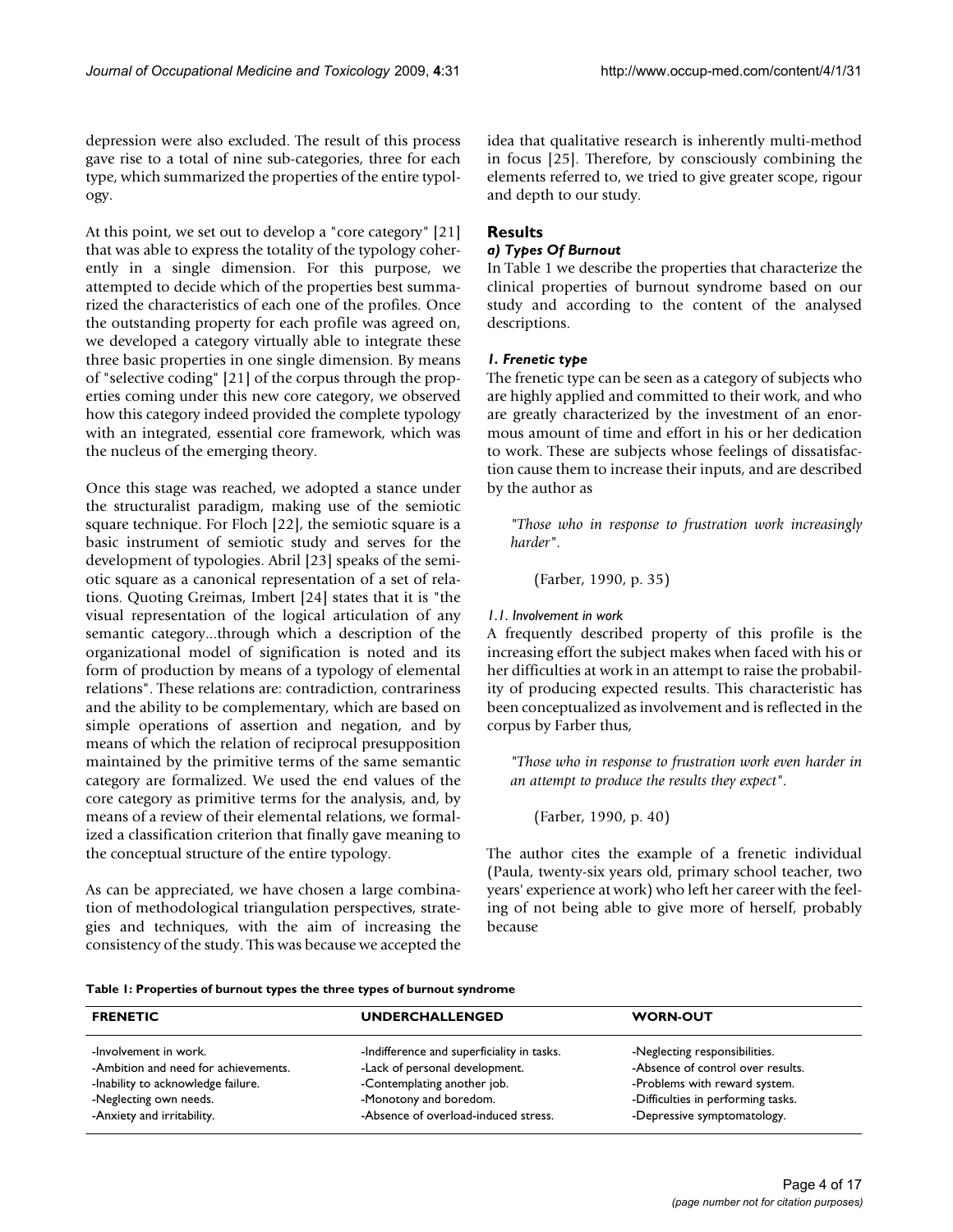*"For the most part, she reacted to the strains at work by doubling her efforts..."*

(Farber, 1991b, p. 119)

The frenetic type is a profile for tenacious and energetic persons, who cope with adversity with considerable enthusiasm and interest, doing all they can and giving all they are able to give. When they perceive that the results obtained do not correspond to the invested effort, they work with more determination to meet the goals they set initially. Farber explains that

*"In the face of adversity and anticipated failure, these teachers often intensify their efforts and do everything possible to make classroom success more likely."*

(Farber, 2000b, p. 682)

These subjects appear to believe that their efforts will lead them to success. They feel they are capable of overcoming all obstacles on their own and, consequently, they only need to reach the point where their investment will produce results. As reported by Farber,

*"When input fails to achieve the hoped-for output (...)(they) work harder and harder in the belief that a point will be reached where their efforts finally will succeed."*

(Farber, 2000b, p. 682)

#### *1.2. Ambition and need for achievements*

Another of the properties characterizing the frenetic type is ambition, in the sense of the considerable need for achievements and external approval resulting from brilliant operations. This property is accompanied by great expectations in relation to performance, behind which we can presume there is a strong desire to feel special and gain admiration. This profile therefore attempts to surpass others by trying to be the best at his or her job. This was expressed by one of Farber's patients (Susan, thirty, high school teacher, three years' experience),

*"Why do I always have to prove that I'm better than everyone else around me?"*

(Farber, 2000b, p. 684)

Frenetic workers begin their careers with ambitious, sometimes unrealistic aspirations based on an idealistic view of the world. They seek good results without recognizing the negative aspects of their *modus operandi* and fantasize with the idea of accomplishing significant goals, placing themselves under growing pressure caused by their exaggerated need to obtain praise and distinction. As we can observe in the course of a psychotherapy session with Susan:

-*" (...)I kinda like thinking of myself as, well, maybe a little gutsier or more unflappable than most people*.

-*Unflappable?*

-*That I won't give up even when others would. That I give more than anyone else would and care more than anyone else*.

-*That makes you special and I guess that that feels good*.

-*Yeah, it does*.

-*I think we need to talk about why it's so important to feel special in this way (...)"*

(Farber, 2000b, p. 684)

Seduced by ideas of moral superiority, these subjects like to think that only they know how to properly solve matters related to their jobs, and experience satisfaction from the expectation that others will be able to discover their skill and sacrifice. They come to justify their action with altruistic arguments (they even feel guilty if they do not meet the objectives they set for themselves) and criticize people who do not share or understand their commitment and perfectionistic obsession. The author considered these ideas in the course of a psychotherapy session with Susan,

*"...(we) began exploring the roots of her need to be perfect, better than others, and/or excessively admired by others for her apparent selflessness."*

(Farber, 2000b, p. 683)

*1.3. Inability to acknowledge failure and difficult situations* Frenetic subjects are unable to accept failure or distinguish difficult-to-solve situations. They do not tolerate the limits set by reality owing to their strongly-instilled belief that the results of their work reflect personal worth and will. According to Farber,

*"(...) the acknowledgement of failure is nearly impossible inasmuch as it reflects on their personal worth as human beings."*

(Farber, 1990, p. 40)

Defeat is unthinkable for this profile of subjects as they understand work as an extension of themselves that must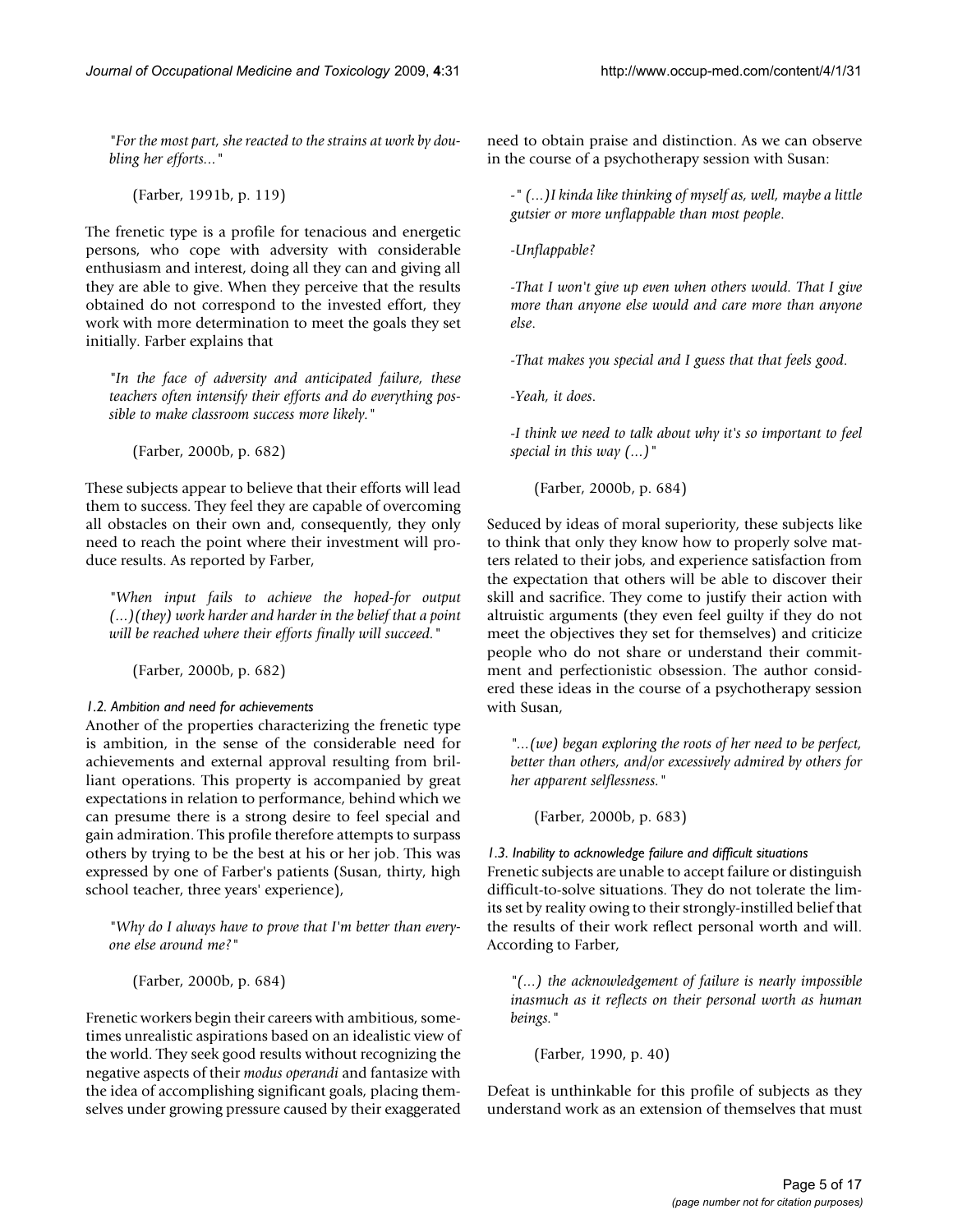be successfully proven. Results to the contrary would damage their self-esteem given that it is based on the achievements reached and fulfilled expectations. Desperate to prove that they are capable of achieving what they set out to, these subjects strive endlessly in an effort to secure their personal worth. Therefore,

*"(...) feeling so energetic and optimistic (or so desperate to prove themselves and regain some measure of self-esteem) that they invest more than ever and more than is healthy in their work (...) "*

(Farber, 1991a, p. 97)

Although these results are at times imposed by the very nature of the problem, frenetic subjects fight daringly and desperately against all manner of odds and refuse to change their outlook so as not to compromise the integrity of their value system. According to the author,

*"Individuals who fall in this category believe in maximum effort till success, with no let-up allowable; failure is never attributed to the nature of the problem but is always seem as a failure of will."*

(Farber, 1991a, p. 90)

# *1.4. Neglecting own needs*

Frenetic individuals are so completely focused on obtaining results that they can even neglect their own needs, which means risking their health and personal life as they exert themselves without letting-up for long periods of time. They subject themselves to great pressure,

*"These individuals risk their physical health and neglect their personal lives to maximize the probability of professional success."*

(Farber, 1990, p. 40)

They suffer from the constant intrusion of their jobs into their private lives and feel they have failed to keep their work in perspective, given that they have not attained a balance between personal and professional needs. In Susan's words,

*"I don't even have time to see my friends. I'm too tired or I'm busy planning."*

(Farber, 2000b, p. 684)

These are excessively dedicated subjects, with an intense and incessant work pattern that determines a pattern of counterproductive efforts. They believe they can keep up their levels of exertion continually, until they are no longer able to cope and become exhausted or even ill, becoming emotionally and physically drained.

*"They may appear to be frazzled or harried; nevertheless, they continue to work and attempt to solve problems at a nearly non-stop pace. Individuals rarely can sustain this energy indefinitely (although those suffering from classic burnout usually believe they can). They typically succumb to emotional and/or physical exhaustion."*

(Farber, 2000b, p. 682)

Describing Paula's state before leaving her profession, Farber says:

*"She felt she just could not keep up the pace of her efforts and was tired..."*

(Farber, 1991b, p. 120)

# *1.5. Anxiety and irritability*

Continuous insistence under these conditions, in an attempt to satisfy their needs of achievement at the cost of overinvolvement and neglect of their own health, without acknowledging their own limitations, only increases the stress experienced by subjects of this type. Susan describes her situation this way:

*"I really feel like I'm at the edge..."*

(Farber, 2000b, p. 683)

This situation ends up exhausting internal resources and can lead to the development of clinical symptoms of anxiety owing to excessive worry about work demands. Subjects who have reached this stage have the sensation of feeling changed, altered and overwhelmed, and try to seek help by complaining of

*"...anxiety, anger, confusion, teariness, and sleep problems..."*

(Farber, 2000b, p. 681)

Stress ensuing from excessive exertion causes difficulties in resting or even sleeping. It leads subjects to enter a state of anxiety and irritability that produces continual anger and outbursts of rage directed at persons surrounding them. Referring to Susan, Farber says that

*"She also expressed a great deal of anger toward her boyfriend for 'failing to understand' the importance of her work to her."*

(Farber, 2000b, p. 682)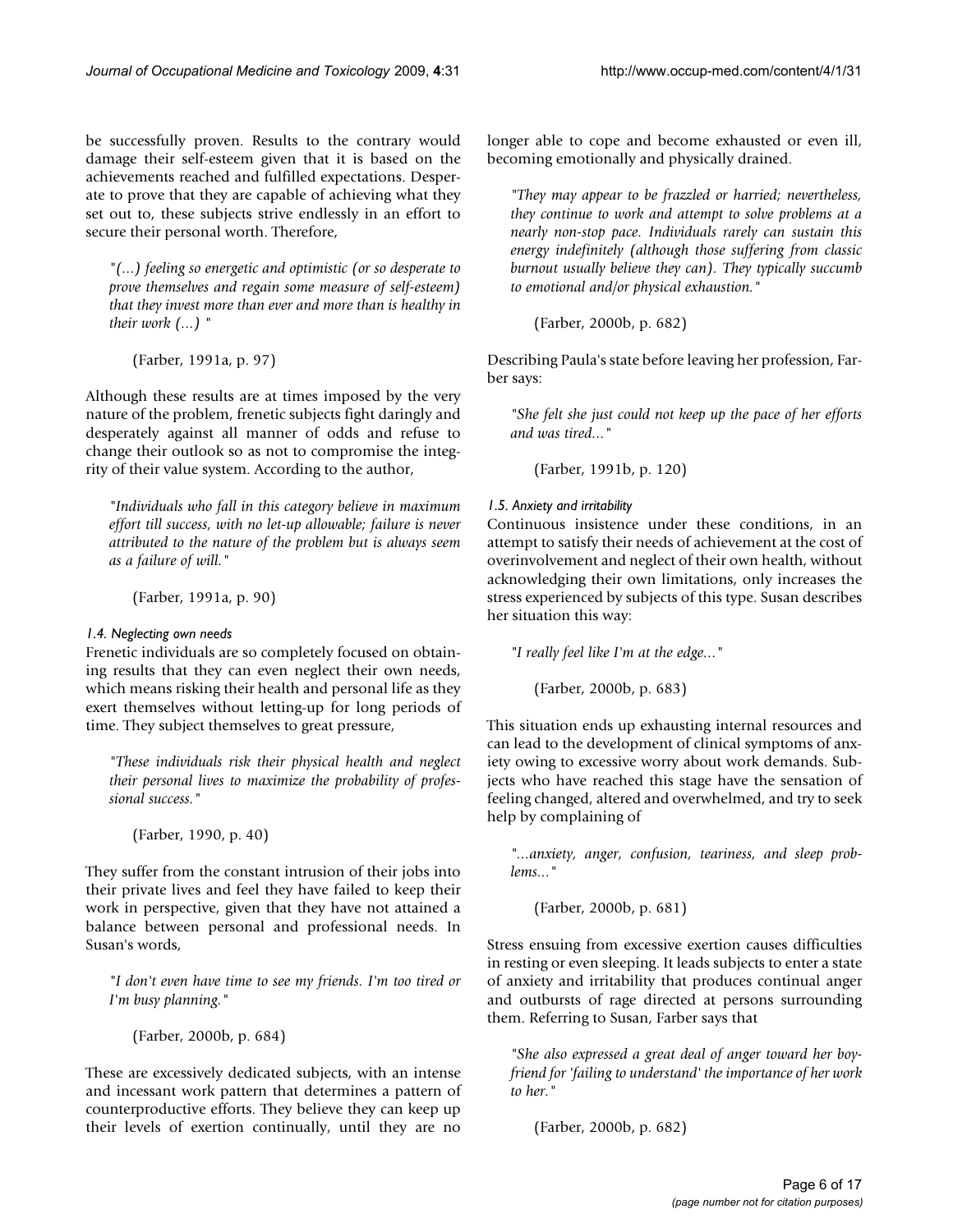#### *2. Underchallenged type*

The underchallenged type is made up of subjects who have lost interest in their occupations and carry out their work tasks in a superficial manner. This is a group of subjects who cope with problems at work without too much involvement, seeing as they have lost their motivation along the way. In short, they are empty of challenges, motivation or desire for engagement.

*"Those who perform their work perfunctorily, having lost interest in work they now find unchallenging"*

(Farber, 1990, p. 35)

#### *2.1. Indifference and superficiality in tasks*

An important property of this clinical profile is the indifference with which subjects cope with tasks. This is understood to be a way for them to perform tasks in a superficial and detached manner, although without reaching the point of neglecting their professional responsibilities altogether. Work is not appealing enough to justify greater investment of dedication, and the subject has partially lost interest in his or her commitments. According to Farber, the attitude expressed in the way of speaking of those affected is:

*"...there's a job to do and I'll do it reasonably well, but I won't go out of my way to do it particularly well because the job isn't sufficiently engaging or interesting."*

(Farber, 1990, p. 41)

These detached subjects cope with obstacles in their work by reducing their energy and enthusiasm. They work perfunctorily, although they do not neglect their obligations. These are disenchanted individuals who reduce their involvement and work without any passion because they find no meaning or amusement in their tasks they perform.

*"The underchallenged teacher continues to do a professional job, does not especially resent the work, but does not especially look forward to it either. Teaching has lost its meaning..."*

(Farber, 1991a, p. 95)

#### *2.2. Lack of personal development*

Underchallenged subjects feel dissatisfaction on thinking that they are not developing as persons through their work. This is because they do not see their talents recognized in performing tasks that do not provide new challenges for them. Farber refers to this characteristic when he speaks of

*"Individuals whose range of talents are insufficiently recognized or exercised in their professional settings"*.

(Farber, 1990, p. 42)

Subjects of this type are focused on obtaining a kind of reward that does not seem to be reached in the performance of their tasks. They think their capacity and talent is above what is required of them by their job, and that they do not use their skills enough to identify themselves with it. In words of one patient, (Joan, twenty-six, primary teacher, four years' experience):

*"I feel like I have outgrown my job...I know it sounds conceited, but I feel smarter than my job..."*

(Farber, 1991a, p. 96)

They seem to be possessed by very demanding expectations with respect to the use of their abilities, which leads them to think that their current job only makes their personal development more difficult as it does not set them sufficient challenges. Farber describes Joan in this way:

*"She came into therapy feeling that, given her abilities, she could or should be doing something more challenging and wondered why this wasn't the case."*

(Farber, 2000b, p. 687)

These subjects have built up a narrowly-defined idea of their job and therefore find it totally lacking in interest. They have also lost their sense of proportion when considering their success at work and in other areas of their lives. They do not reach the point where their self-esteem is damaged. Although with an outlook that perhaps it will be in the future, their discontent leads them to question whether this field of work really is suitable for them.

*"They have not incurred damage to their self-esteem... instead, they have begun to realistically sense that their selfesteem might well be damaged if they continue in work that they find unfulfilling and insufficiently demanding of their skills and abilities."*

(Farber, 1991a, p. 94)

#### *2.3. Contemplating another job*

The dissatisfaction experienced by these subjects leads them to contemplate other kinds of work, and to question the suitability of their current job, to the point where they weigh up the possibility of or desire other employment options. Individuals in this group seem to cope with disenchantment in their jobs by fantasizing over the possibil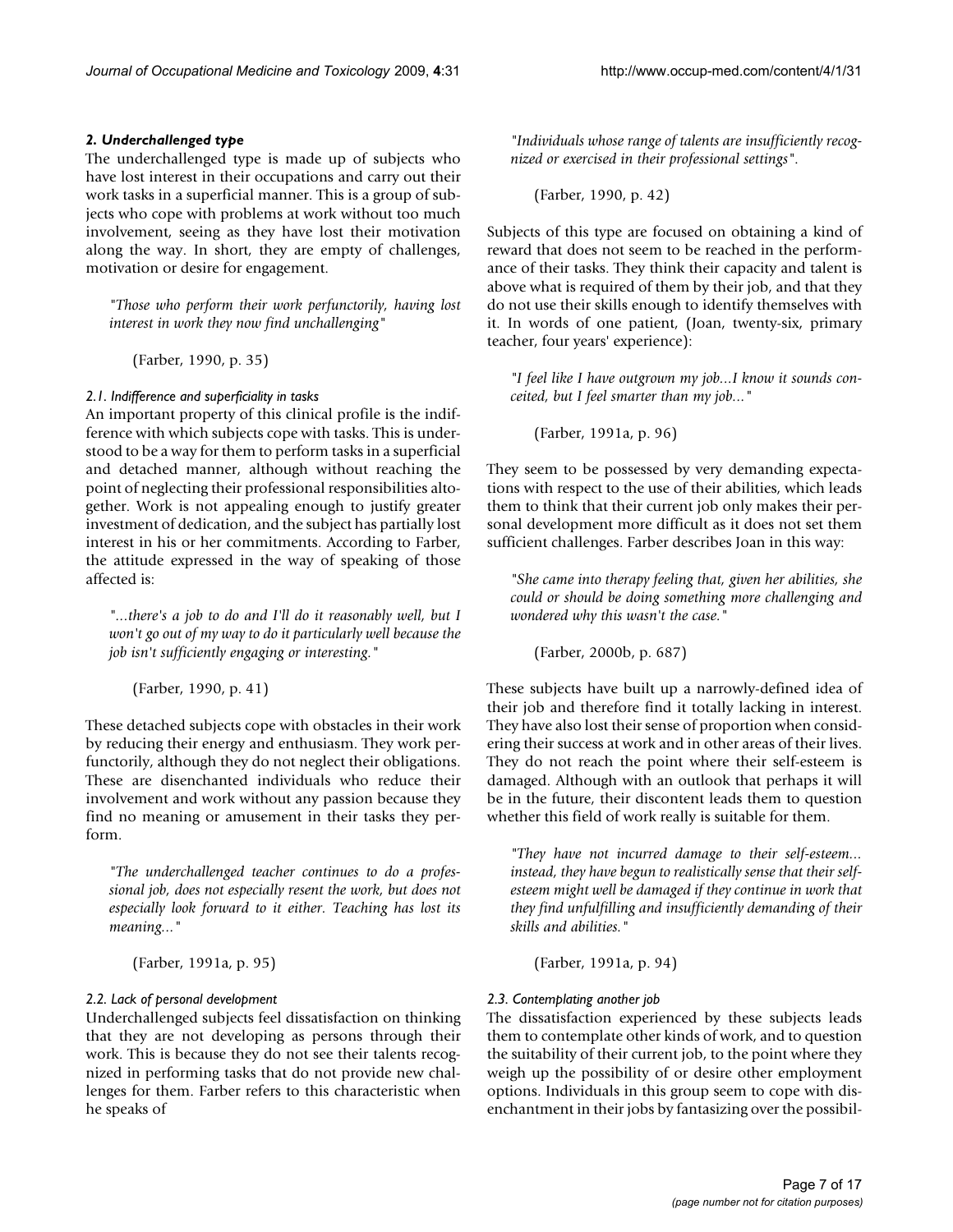ity of taking on another more gratifying job. Subjects with this profile are invaded by feelings of doubt, restlessness and ambivalence towards their work, and propose new horizons for themselves in order to resolve them.

*"...over time the underchallenged teacher begins to perform the work more perfunctorily, begins to question more whether this is the right field, begins to withdraw energy and enthusiasm."*

(Farber, 1991a, pp. 94-95)

These ideas of giving up their profession could become affected by the appearance of guilt feelings, which partly attenuate the desire for change. This guilt may arise from their having lost the objective view of their natural entitlement to pursue their own needs. Nevertheless, these individuals will develop justifications and reasoning to explain their situation, either in the case where they take the decision to remain in their job or when they end up leaving it for another. Commenting on the case of Jill (thirty-eight, primary school teacher, seven years' experience), Farber says

*"She felt somewhat guilty leaving teaching (to go into public relations) but justified it by reminding herself that she had given four good years to teaching and that she had certainly done "her share" of public service."*

(Farber, 1991a, p. 97)

#### *2.4. Monotony and boredom*

The prevailing detachment and lack of personal development in this profile is accompanied by a type of distress caused by boredom and the lack of stimulus, the source of which could be related to subjects performing tasks perfunctorily. Farber thinks that

*"This is the group who feel stuck doing the same things every year and who, as a result, feel moribund, stale, left behind."*

(Farber, 1991b, p. 122)

Repetitive and detached performing of functions, as if on an assembly line, doing the same thing over and over, day after day and year after year, will give rise to a stressful work atmosphere caused by routine and monotony. In these conditions, the underchallenged subject seems to feel trapped in his or her job. Joan expressed this thus,

*"I am doing the same things over and over again... I just do not feel like doing it anymore..."*

(Farber, 1991a, p. 96)

#### *2.5. Absence of overload-induced stress*

Underchallenged subjects do not seem to have to cope with large amounts of work, and are consequently not excessively fatigued or suffer as a result of it. In Farber's words,

*"...underchallenged" subtype of burnout, wherein an individual is faced not with an excessive degree of stress per se (i.e. work overload)..."*

(Farber, 2000b, p. 677)

Nor do they perceive many difficulties in performing their tasks properly, so they are seen to be free from this type of anxiety and can perform their tasks with relative ease. They feel that they have problems at work relatively well under control and do not feel worn out by unwanted obstacles; nor do they become overwhelmed or angry because of them. As indicated by Farber,

*"(This) type of burned out individual is neither fired up by unwanted obstacles, nor weighted down and overwhelmed by them."*

(Farber, 1990, p. 40)

The attitude of indifference to work in jobs without major demands gives rise to a way of performing tasks without taking on too much stress. Here Farber refers to Jill; even after having left her job,

*"She felt as if she had managed the strains of work relatively well and felt pleased at the job she had done."*

(Farber, 1991b, p. 121)

# *3. Worn-out type*

The worn-out profile consists of dispassionate subjects who have reduced their level of involvement to the point of neglecting their responsibilities. These are workers with a degree of pessimism that has led them to lose all enthusiasm for their job, and have chosen to give up any effort in the face of the setbacks experienced. In this respect they are,

*"Those who in response to frustration give up entirely"*

(Farber, 1990, p. 35).

# *3.1. Neglecting responsibilities*

The most relevant characteristic of the worn-out type is neglect. This can be understood as a lack of personal involvement in tasks until they respond to any difficulty by giving up. This idea is present in the corpus through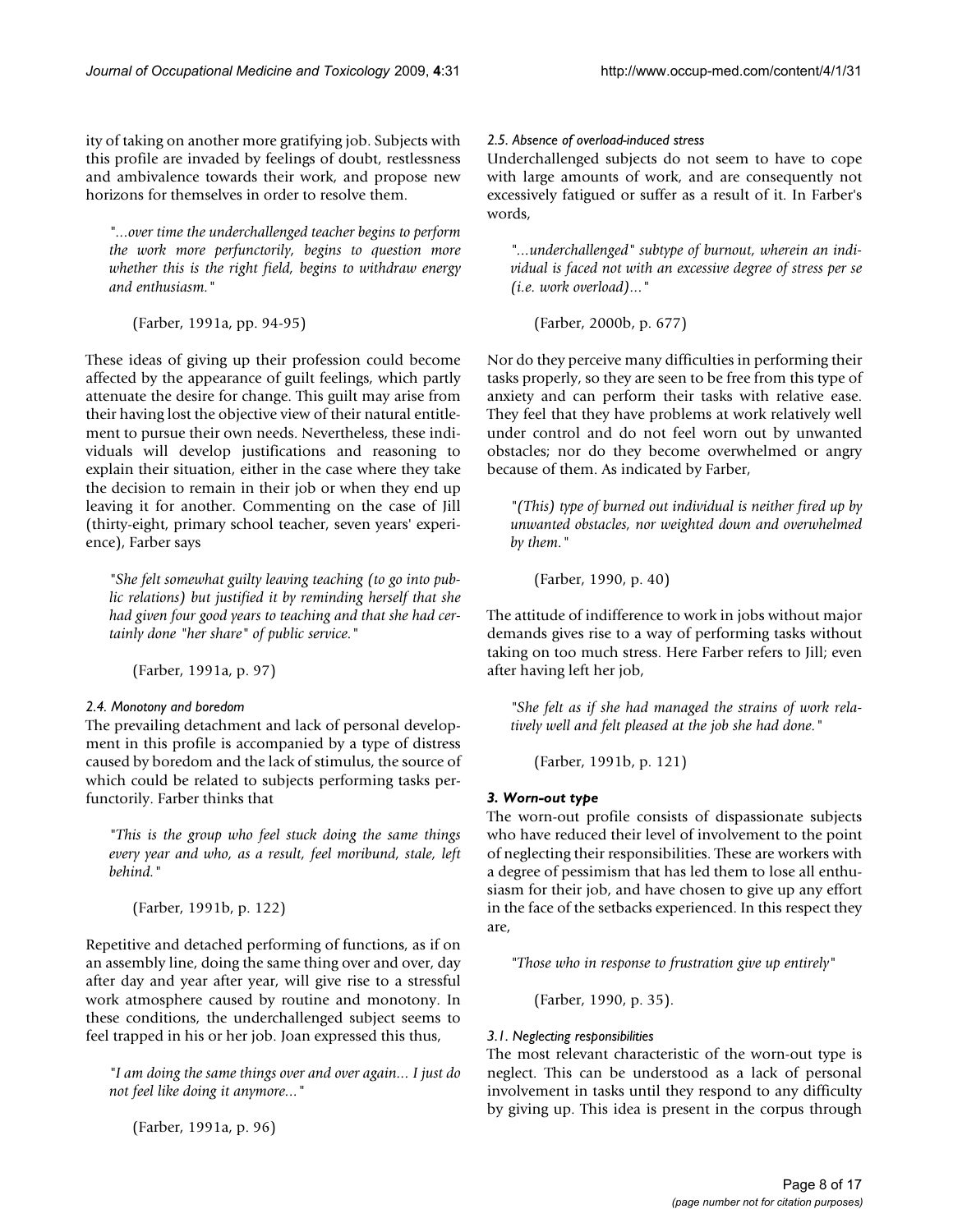segments such as that used to introduce this profile, or in the following,

*"These worn out individuals are simply not as personally invested in their work"*

(Farber, 1990, p. 40)

Worn-out workers are so aware of the difficulties that they reduce their sense of purpose to the point of managing to disconnect from their work. They play down the importance of tasks and minimize their objectives, with the feeling that they can no longer give of themselves. In the words of a patient, Jim (forty-one, high school teacher, ten years' experience),

*"I know I get back less by giving less, but I just can't give anymore. I just don't give a damn."*

(Farber, 2000b, p. 679)

Despite obtaining less personal gratification (achieving results that are not very flattering, in a job that is not very well done), these subjects reduce their level of involvement to the extreme of neglect as a way of balancing efforts and rewards. In this sense, Farber says that

*"Worn-out teachers react to stress not by working harder but rather by working less hard; they attempt to balance the discrepancy between input and output by reducing their input."*

(Farber, 1991a, p. 87)

They accept neglecting their responsibilities as a way of coping with difficulties, stress and frustration in a final attempt before seeing themselves affected by their work.

*"worn-out workers have quit before they become totally consumed by their work."*

(Farber, 1991a, p. 87)

#### *3.2. Absence of control over results*

These subjects are worn out by the build-up of frustration brought about by having to cope with situations they feel they have no influence over. According to the author,

*"They have been worn down by the cumulative effects of dealing with situations that they perceive as beyond their control..."*

(Farber, 1991a, p. 87)

A condition that may favour the appearance and evolution of feelings of lack of control is when the worker continually has to deal with difficult-to-solve problems, especially if he or she has not come up with an adequate coping strategy. In these circumstances, worn-out subjects may even think they are immersed in a context plagued with hopeless situations, denying that their actions could have any effect on achieving better results.

*"...he feels that several situations are 'out of control' and that nothing he does can make a difference..."*

(Farber, 2000b, p. 678)

According to the theory of learned helplessness, subjects of this type may experience deterioration in the way they deal with situations owing to their lack of confidence. Within the framework of this theory, we can understand the lessening of motivation in these subjects as a consequence of the damage done to their expectations of control. In Jim's words,

*"I just don't care that much anymore...I don't believe what I do or don't do makes much of a difference."*

(Farber, 2000b, p. 678)

Worn out subjects are convinced the results will be disappointing, regardless of whatever they do, and that nothing they might try will be able to change their situation. Continued experience of difficult-to-handle situations, together with the inner feeling of having no control over outcomes, has damaged their perception of their effectiveness, and, in the end, their willingness to face them. Farber makes reference to Hal (fifty-six, high school teacher, thirty years' experience), a patient who did not get involved because he thought that

*"It is not worth it..."*.

(Farber, 2000b, p. 678)

Jim expresses his situation the following way:

*"Even when I've tried my best, the successes have been less than overwhelming and God knows never appreciated."*

(Farber, 1991a, p. 88)

*3.3. Problems with organization and reward system*

The neglect characteristic of this profile may also be explained by a background of prior learning within an organization managed with bureaucratic rules and demands, with an organizational system that does not rec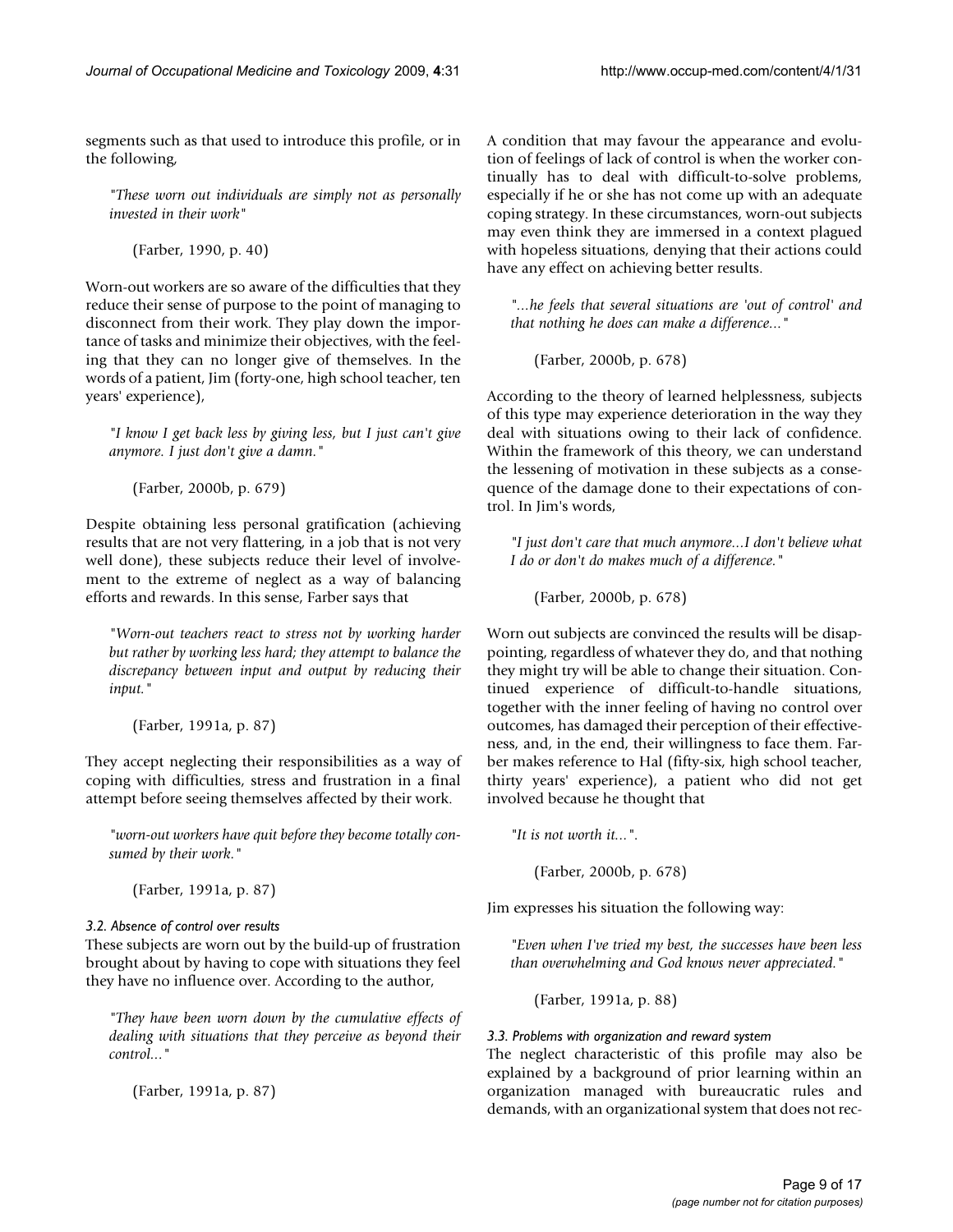ognize effort and dedication, in conditions of low autonomy.

*"...seems to be most often manifest among more experienced individuals working in institutions with particularly oppressive bureaucratic structures. These individuals have been worn down by organizational politics, by seemingly petty rules and demands, by low pay and low autonomy..."*

(Farber, 1990, p. 42)

According to this view, workers with the greatest risk of suffering from this type of burnout are those working in large organizations who perform tasks under the subjective impression of having little support, and perhaps being guided by unrealistic expectations with regard to the possibilities of being shown gratitude and appreciation for their work. According to the author,

*"in settings offering little opportunity for advancement or recognition"*.

(Farber, 1990, p. 42)

#### *3.4. Difficulties in performing tasks*

Worn-out subjects perceive the obstacles preventing them from doing effective work as oppressive, and they feel disappointed and discouraged when faced with difficulties that do not allow them to perform their tasks properly.

*"Obstacles to effective work, therefore, are seen as oppressive by these individuals and tend to dampen (rather than heighten) their motivation."*

(Farber, 1990, p. 40)

They feel overwhelmed by the structure that imposes an excessively narrow definition of what can be expected of their performance, based on general and binary appraisals (everything is wrong), instead of specific and flexible ones (reasonable progress has been made in this case). Subjects of this type focus on negative aspects and feel frustrated with their working conditions, owing both to lack of resources (personal and/or material) and to an excessive workload. They are therefore willing to recognize situations that pose some sort of difficulty as failures. Farber says that,

*"...the bottom line is their willingness to face the fact that they cannot achieve the goals they had once set for themselves..."*

(Farber, 1991a, p. 89)

They seek more comfortable positions and stop worrying about things. They reason their failures and devise complaints through which they can attribute blame to external factors. They feel that nobody understands how difficult it is to do their work well and that nobody understands what they have to put up with. They surround themselves with people who share the same outlook on things. The author quotes Shanker in saying that,

*"...their beef is with the system and circumstances that constantly impede the realization of their goals"*.

(Farber, 1991b, p. 123)

#### *3.5. Depressive symptomatology*

Subjects of this type suffer from emotional exhaustion to the extent that, according to Farber, they may develop burnout together with depressive symptoms.

*"The worn-out teacher manifests symptoms akin to those of depression, including a perceived loss of self-esteem, and often requires cognitive approaches that aim to rebalance his or her perceptions."*

(Farber, 2000b, p. 677)

As with subjects suffering from depression, worn-out workers have damaged self-esteem. Moreover, the pessimism they are imbued with leads them to make errors of judgement when interpreting present events and perceiving the future.

*"...tend to minimize successes, maximize failures, and perceive the future as inevitably as bleak as the present"*.

(Farber, 2000b, p. 680)

They cope with daily challenges and difficulties with apathy and lack of energy, and feel worn out and fatigued, which reduces their involvement in their work without taking the quality of their service into account.

*"Those who are worn out have incurred damage to their sense of self-esteem -they are no longer personally invested in performing well on the job."*

(Farber, 1991a, p. 89)

Workers of this type experience feelings of helplessness, desperation, discouragement, irritability and guilt. Hal, who was treated by the author and who finally gave up the profession, expressed the following opinion:

*"I feel guilty sometimes about the good kids I am not teaching as well as I should..."*

(Farber, 1991b, p. 123)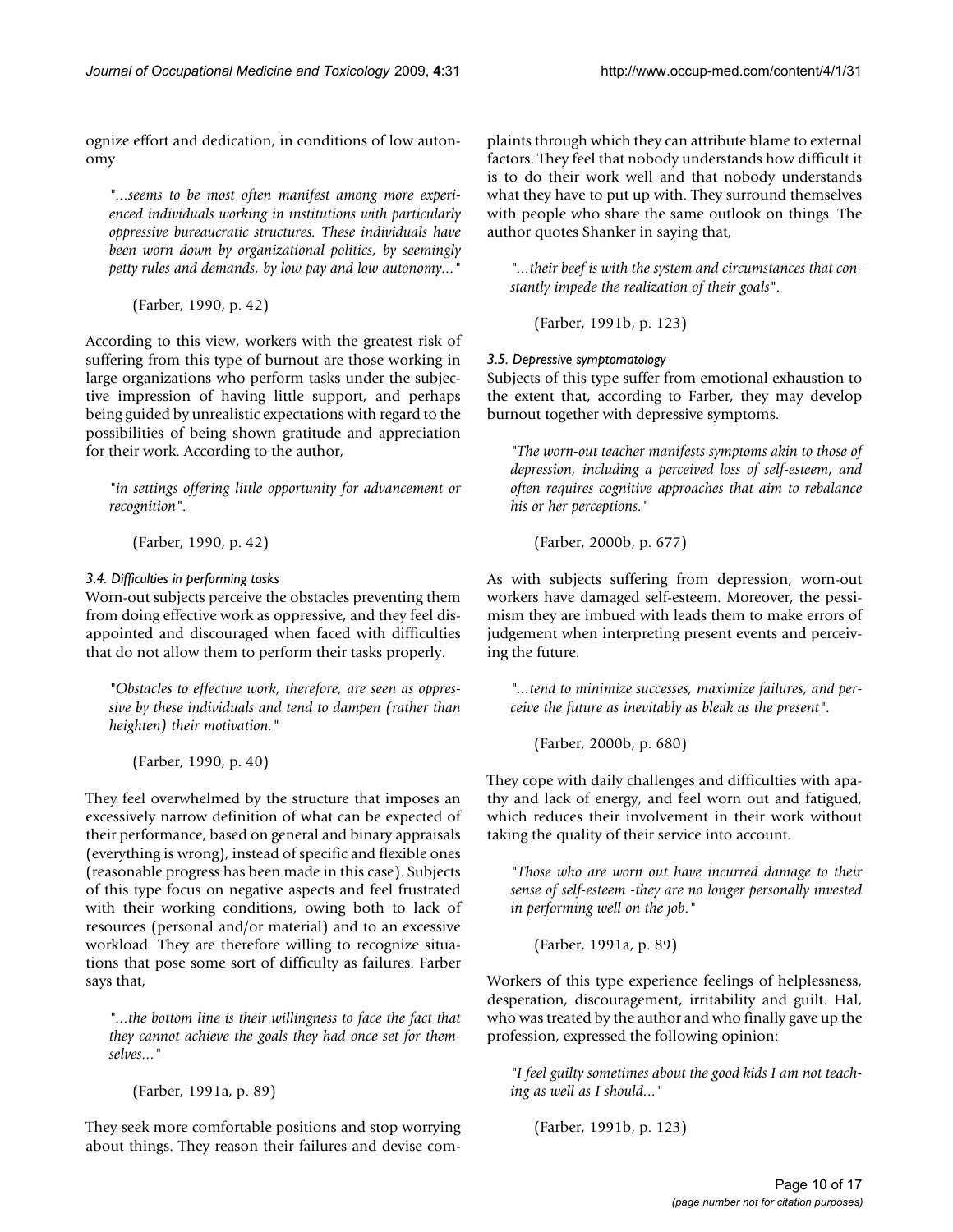# *b) Conceptual Characterization Of The Model*

In this section we give a summary of the properties of the different types, with the aim of providing a parsimonious presentation of the proposal until we are left with a single category that gives meaning to the differentiation established in the profiles.

# *1. Frenetic type*

The frenetic type profile can be briefly characterized by the following properties: "involvement", as an increasingly greater effort to face the difficulties of work, in an attempt to raise the probability of producing expected results; "ambition", in the sense of a considerable need for achievements and external approval resulting from brilliant operations; "rejection of failure", as an absence of acknowledgement of failure or of one's own limitations in the belief that results reflect personal worth; "overload", in the sense of risking one's health and personal life for work, investing intense and uninterrupted effort; and "anxiety and irritability", in excessive worry with work demands, until one feels overwhelmed and has difficulties relaxing or sleeping.

The properties of "ambition" and "rejection of failure" appear to be closely related. A considerable need for achievements and external approval could determine the absence of acknowledgement of failure and of one's own limitations. Therefore, we will now refer to both as a single term, "grandiosity". On the other hand, the property of "anxiety and irritability" gives the impression of sharing symptoms of anxiety disorders too closely, so we chose to eliminate it. Thus, we have three subcategories to describe the frenetic type: "involvement", as an increasingly greater effort to face the difficulties of work; "grandiosity", in the sense of a considerable need for achievements, together with rejection of failure or limitations; and "overload" which refers to putting one's health and personal life at risk for work.

# *2. Underchallenged type*

The underchallenged type presents: "indifference", as a way of performing work in a superficial and detached manner, although without neglecting all responsibilities; "lack of development", defined as dissatisfaction felt on not seeing one's talents acknowledged in the performance of tasks that pose no new challenges; "contemplating another job", in the sense of questioning the suitability of one's current job and weighing up other employment options; "boredom", which may be seen as one's experience of work as routine and monotonous, owing to the perfunctory performance of tasks; and "absence of overload-induced stress", which corresponds to a way of performing tasks without too much stress as there is no need to cope with major demands.

The properties "lack of development" and "contemplating another job" can be considered closely related. The fact that one does not develop at work could be significant when it comes to desiring other employment options. We therefore will refer to both properties simultaneously as "lack of development", in the understanding that this is the determinative property. The "absence of overloadinduced stress" could be associated with "boredom" given that both appear to refer to a monotonous environment produced by lack of stimulus. We will therefore give the name "boredom" to the property combining both characteristics. Thus, we have three subcategories to characterize this profile: "indifference", as the way of performing tasks in a superficial and detached manner; "lack of development", owing to the dissatisfaction of not seeing one's talents acknowledged until other employment options are contemplated; and "boredom", in the sense of monotony, owing to the perfunctory performance of tasks without experiencing stress or major demands.

# *3. Worn-out type*

Worn-out workers present: "neglect", as a lack of personal involvement in work-related tasks, leading one to give up as a response to any difficulty; "lack of control", as the presence of feelings of desperation caused by absence of control over results; "lack of acknowledgement", when one feels the organization he or she works for does not acknowledge efforts and dedication; "difficulties", as a feeling of oppression owing to the lack of resources and difficulties preventing one from performing effective work; and "depression", as the presence of depressive symptomatology.

The fact that one feels great oppression brought about by the "difficulties" faced in performing tasks, given that they prevent them from being carried out satisfactorily, could be related to the feelings of desperation caused by "lack of control". We have therefore decided to group both properties into one, which we now call "lack of control". We have also eliminated depressive symptomatology as it is more characteristic of other types of emotional disorders. In short, we can characterize the worn-out type through of the following subcategories: "neglect", as the lack of involvement in work tasks to the point of giving up in the face of any difficulty; "lack of acknowledgement", as the feeling of not seeing one's efforts and dedication recognized; and "lack of control", as the desperation caused by absence of control over results when experiencing difficulties in performing tasks.

# *4. Core category: degree of dedication at work*

Figure [1](#page-11-0) allows the properties defining each of the clinical profiles to be appreciated. We have highlighted the characteristics of involvement, indifference and neglect as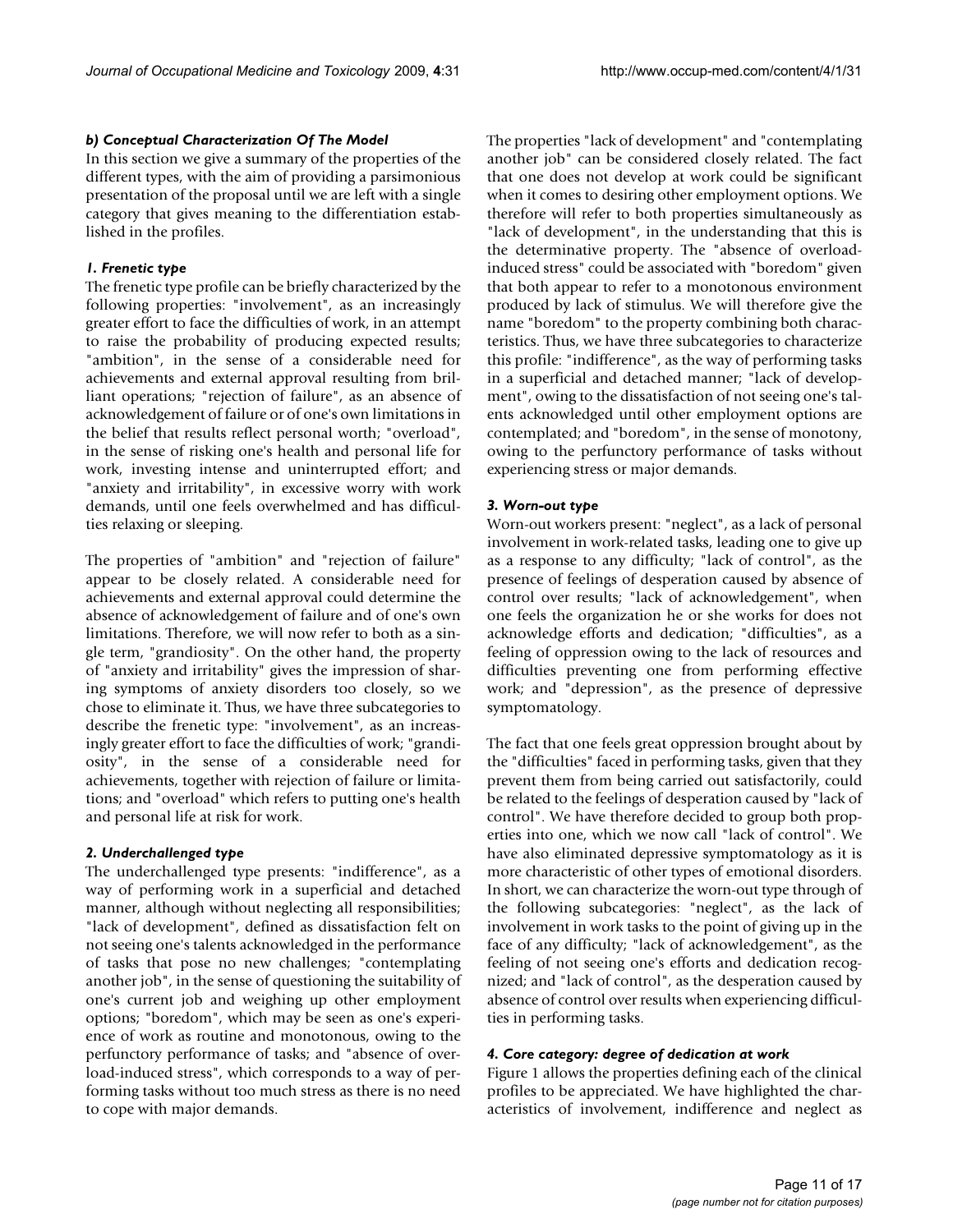being the values making up the core category of the classification, the category capable of fitting the entire classification together. This category is based on the degree of "dedication" at work. The involvement and neglect values corresponding to the frenetic and worn-out types, respectively, appear as opposites so they have been placed on opposite sides in the new dimension. On the other hand, the place taken by the indifference value of the underchallenged profile is not exactly clear.

Looking once more at the corpus, we can however see that on one occasion, the author of the classification described this type as

*"...those who are relatively immune to frustration -who neither work harder nor give up but instead perform their work perfunctorily, having lost interest in work they now find unchallenging and unstimulating"*.

(Farber, 1990, p. 40)

This description of the underchallenged type as the negation of the basic properties characterizing the other two provides a clue on how to approach the matter of the formal establishment of the classification criterion. This aspect is dealt with in the following section.

#### *c) Structural Definition Of The Classification Criterion*

The complete set of properties in the proposal seems to be arranged around the core category of "dedication", the end values of which are involvement in work, on the one hand, and neglect of tasks, on the other. These are two basic strategies for coping with difficulty - the involvement strategy, as increasingly greater effort when face with frustration, and the neglect strategy, in the sense of reaching the point of giving up when faced with any difficulty. In this regard, we now go on to confirm whether the core category can in fact logically group all of its values (involvement, indifference and neglect) by means of a single dimension. For this purpose, we split the two endterms and negated each of them to come up with the four

<span id="page-11-0"></span>

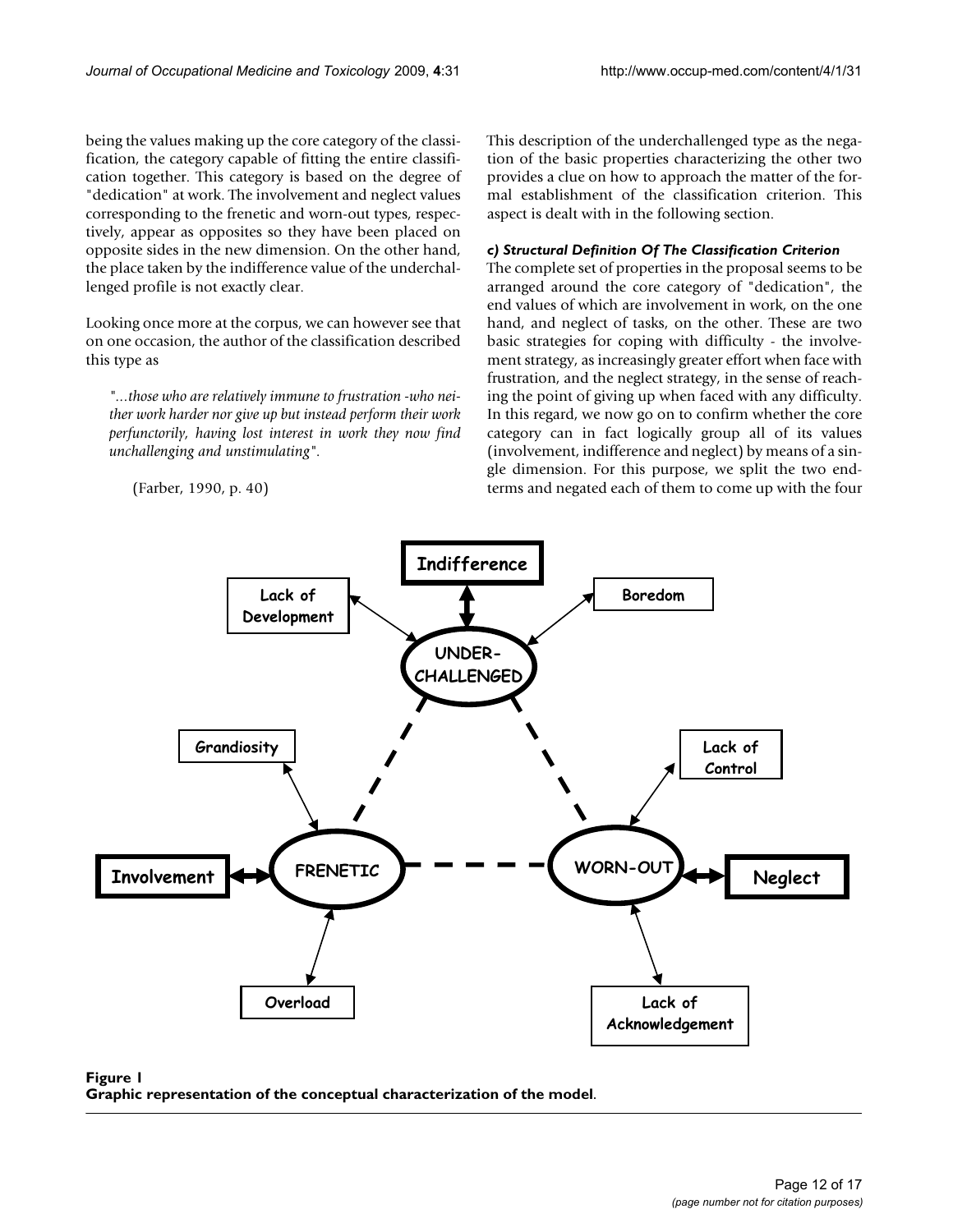terms that would give substance to the semiotic square. Figure [2](#page-12-0) shows the network of relations in which the semantic microuniverse is arranged represented by this category, recognizing the positions of virtual meaning defined by the network by means of the relations of contrariness (A-B; A'-B'), contradiction (A-B'; B-A') and the ability to be complementary (A'-A; B'-B).

According to the earlier elementary relations of meaning, the logically possible values of the complete systematic typology [\[26](#page-15-25)] will be: 1- workers who become involved in their jobs (A), i.e. who invest greater effort when faced with difficulties; 2- those who do not neglect their efforts (A'), who do not give up when faced with any obstacle; 3 those who do not become involved (B'), or do not invest greater effort when face with frustration; and 4- those who neglect (B), in the sense of giving up when faced with any problem.

From a logical perspective, these are the possibilities created by the results of the semiotic square over the primitive core category end-terms. However, in order to adapt it to the original profiles of the preliminary proposal, the four possible solutions must be simplified to three. We therefore accept a partial correspondence between the sub-contrary terms (A'-B') and reduce the terms "not involvement" and "not neglect" to one, corresponding to the value of "indifference". This means that indifference is defined as the absence of involvement and absence of neglect at the same time (Figure [2](#page-12-0)), i.e. not investing great effort but without neglecting tasks, which is consistent with the description pointed out by the author in the previous section.

When using the intersection between the negations of the primitive end-terms as the intermediate position for locating the indifference characteristic, the semantic axis of "dedication" appears as a dimension that allows the formal articulation of all the values of the core category, which then becomes the new classification criterion for the typology, now systematized through a system of relations.

By means of the earlier semantic analysis, we can appreciate the theoretical core underlying the classification of the preliminary typology, over which the sets of meaning devised by the author are constructed. This discovery will enable us to propose very brief definitions of the initiallyproposed clinical profiles. These definitions will be based on the attitudes subjects take compared to the feelings of insignificance burnout arouses, according to the degree of "dedication", as a way of coping with work-related problems and frustrations.

The resulting definitions of this entire process are: a) frenetic type, copes with work-related difficulties with greater involvement in tasks and invests increasing effort; b) underchallenged type, copes with work superficially through indifference and detachment, without too much involvement although without neglect; c) worn-out type,

<span id="page-12-0"></span>

Figure 2 **Qualitative burnout typology according to the 'dedication' classification**.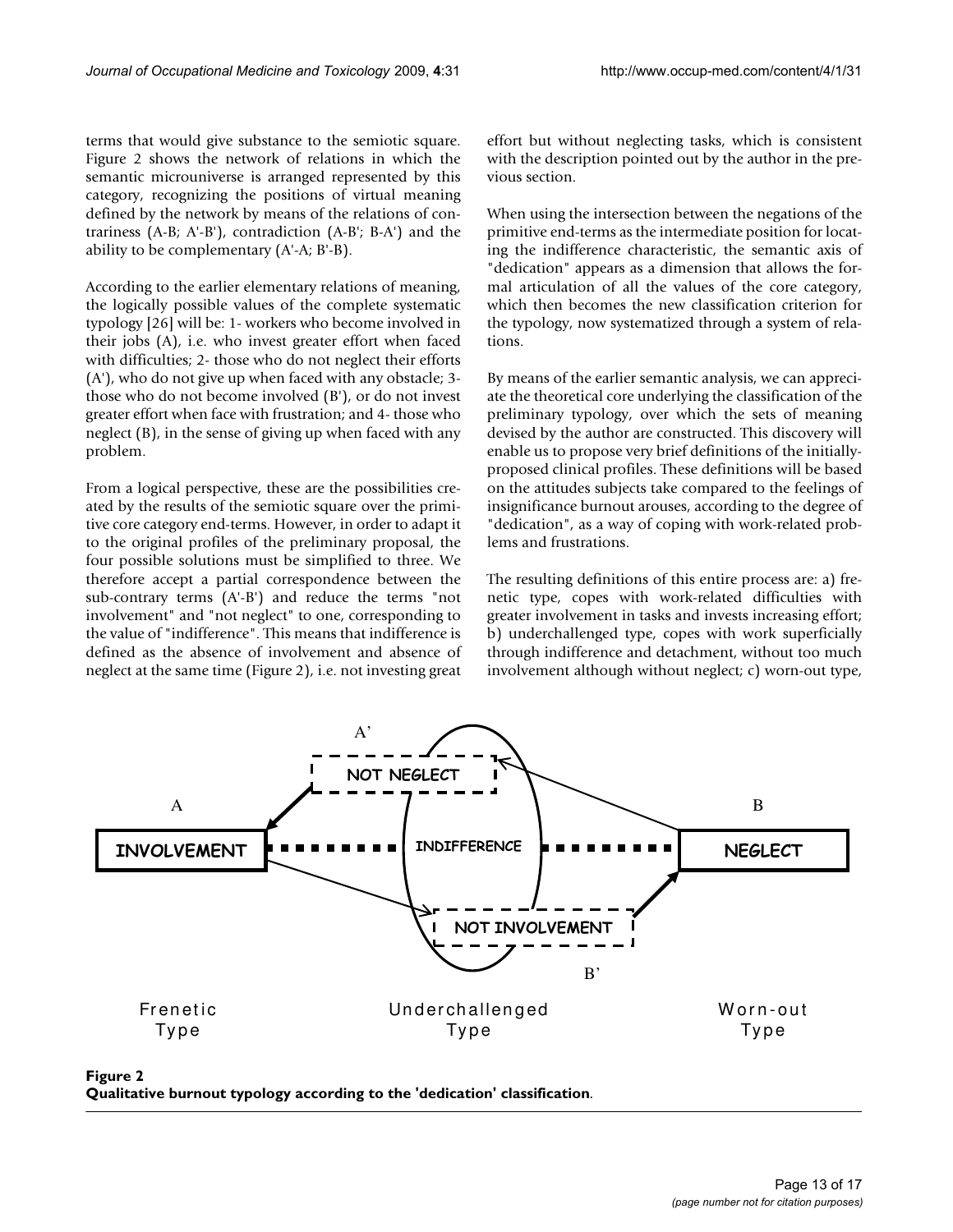copes with work-related difficulties by neglecting responsibilities, in the sense of lack of involvement in work to the point of giving up when face with any difficulty.

# **Discussion**

The model described to this point allows differences to be established between those affected by burnout syndrome. The degree of "dedication" to work dimension becomes the classification criterion to which the remaining properties are connected. This facilitates the recognition of the three clinical profiles (Figure [3](#page-13-0) and Table [1\)](#page-3-0).

A recent study [[27](#page-15-26)] expressed the relation between work overload and psychological distress, emotional fatigue and depersonalization. According to the results of the study, the difficulties in balancing work and family demands are a significant source of stress, which is congruent with our definition of overload. This study also highlights participating workers as having extraordinary levels of personal performance, with the aim of keeping a level of work satisfaction according to an internalized ideal model. Consequently, frenetic type grandiosity could be associated with a professional identity based on great expectations (perhaps also within a work organization with strong demands), which would compel workers to greater "acceleration". This acceleration or higher involvement could be related to the "meaning in the workplace" of Borritz et al. [\[28](#page-15-27)], which consistently predicts burnout syndrome. It can be said that "in order to burn out, one first has to be alight", or in other words, the most committed subjects have a higher likelihood of developing the condition, a process that begins when work ceases to have meaning [\[5\]](#page-15-4).

Lack of development could be related to dissatisfaction with work, proposed as a cause of burnout in the model by Janssen et al. [[29\]](#page-15-28). Along the same lines, the study by Borritz et al. [[28](#page-15-27)] concludes that low perception of opportunities for personal development in a job is a predictor for burnout in three years. Another study [[30](#page-15-29)] made the observation that thinking there could be other jobs that better acknowledged one's capacity was related to the causes of the syndrome and with burnout itself. The same study expressed that lack of gratification and monotony in tasks was associated with both. In this regard, boredom and apathy have been related to the absence of personal and professional development, and it is thought that job rotation could diminish this [[31\]](#page-15-30). The syndrome development model proposed by Moreno et al. [[32\]](#page-15-31), confirmed in structure by Montero et al. [\[33\]](#page-15-32), considers monotony, detachment and low identification with work as cases of burnout. In both the procedural model by Moreno et al. [[32](#page-15-31)] and the study by Dickinson and Wright [\[31\]](#page-15-30), indifference at work appears as detachment as a way of performing tasks superficially.

Desperation caused by low predictability could correlate with burnout levels [\[28\]](#page-15-27). Lack of control could also be associated with situations of low authority in decisionmaking, which has been related to emotional exhaustion [[34](#page-15-33)]. In this respect, attributions with external locus of control have been related to high levels of emotional

<span id="page-13-0"></span>

**Figure 3 Structure of the systematized typology**.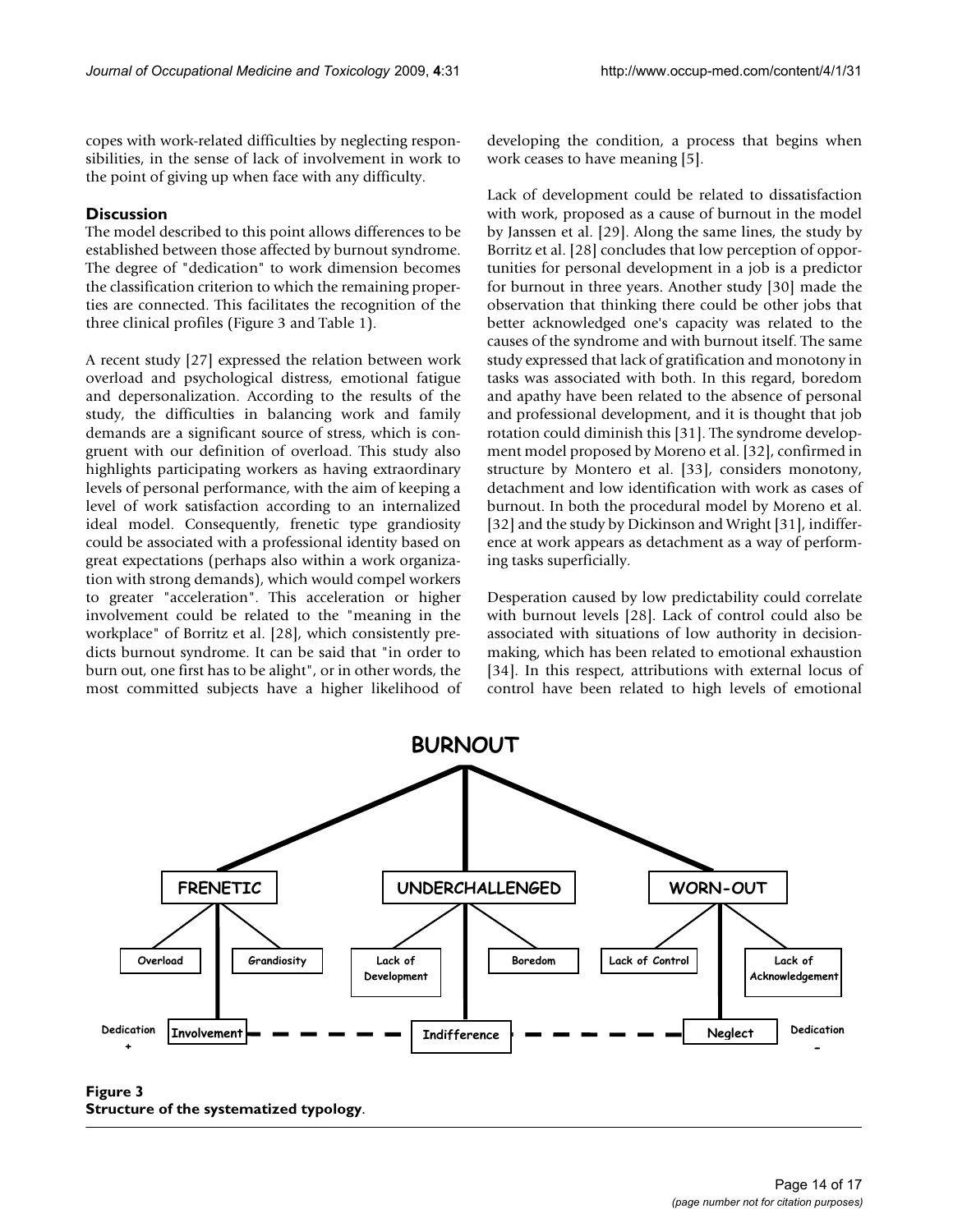fatigue and depersonalization [\[35](#page-15-34)]. Lack of acknowledgement appears to be related to low satisfaction with work, a feeling that may influence development of the syndrome [\[36](#page-15-35)]. The latter work expresses how job conditions, such as low pay or large administrative workloads, diminish job satisfaction. With regard to job neglect, burnout is a predictor for illness-related absences from work [\[37](#page-15-36)]. Job satisfaction levels appear to be related to stress, burnout and abandoning careers [\[38](#page-15-37)]. Apathy at work could be related to ineffectiveness [\[39](#page-15-38)], and inversely to drive, participation and absorption, which characterize the opposite of burnout [[40](#page-16-0)].

However, this interpretive framework is not without limitations. A number of the author's descriptions can be found which do not exactly fit the configuration of characteristics in the proposed model. For example, feelings of desperation caused by lack of control can be gauged from an isolated quote taken from a patient (Susan, thirty, high school teacher, three years' experience) classified by the author as frenetic.

*"I really feel like I'm at the edge...I'm working unbelievably hard and I'm not sure It's getting better...I'm not sure how much longer I can do this."*

(Farber, 2000b, p. 683)

Farber also comments on a frenetic teacher (Paula, twenty-six, primary teacher, two years' experience), who chose to give up her job when she felt she could not reach her objectives.

*"She felt she could not control the students in her class, could not round up enough books for the slower students, and could not find enough time or energy to make use of the support that some colleagues were offering."*

(Farber, 1991b, p. 119)

It is possible to find isolated descriptions of the underchallenged type in which the author points out certain feelings of lack of recognition.

*"Here the stresses of work are not great but neither are the rewards -particularly those of a psychological nature."*

(Farber, 1990, p. 42)

Or the case of teachers classified by Farber as underchallenged (for example the case of Jill, thirty-eight, primary school teacher, seven years' experience), who chose to change job in search of greater remuneration for their intelligence and ability.

*"...this is the group who leave not to escape from too much stress but to find greater sources of stimulation -and often greater remuneration for their intelligence and ability."*

(Farber, 1991b, p. 122)

What is certain is that the author explicitly acknowledges these inconsistencies and points out that besides the described types, there are profiles that defy classification because they are a cumulus of the other three, because the set of characteristics do not coincide with any of the proposed types or even because he came across professionals that oscillated between the three categories [\[8\]](#page-15-7). Likewise, the author of the preliminary classification gives cause (although not explicitly and with the limitation of not being able to integrate the profile underchallenged) to understand the typology proposal as evolving over time. For example, with reference to the worn-out type, he says,

*"it is possible that those teachers who now appear burned out were once the most dedicated teachers in their schools."*

(Farber, 1991a, p. 89)

This new element of analysis raises the possibility of interpreting the typology from a longitudinal perspective, understanding burnout as a process involving diminishing dedication to work, which ends in neglect and breaking of the commitment. This proposal agrees with the position taken by Schaufeli, Salanova et al.[\[40](#page-16-0)] regarding engagement being the opposite of burnout. Development of the syndrome may be seen as a gradual process of commitment erosion. The demands/resources model by Schaufeli and Bakker [\[41\]](#page-16-1), revised and expanded by Lorente et al. [[42](#page-16-2)], expresses the role of quantitative overload as a cause for exhaustion and, ultimately, of dedication. The progressive diminishing of involvement in work could reduce gratification or professional recognition, and undermine feelings of self-sufficiency, ending with the neglect of responsibilities that is characteristic of the worn-out type. This is in line with Bandura's theory [[43](#page-16-3),[44\]](#page-16-4) according to which self-sufficiency is a predictor of persistence or abandonment in the face of obstacles and difficulties.

# **Conclusion**

Understanding the development of burnout syndrome in this way, as a succession of stages characterized by the progressive diminishing of dedication to work, could serve, not only for the establishment of specific therapies according to the presented profile, but also to clarify the dimensions of the proposed factors when it comes to expanding the study of burnout towards the opposite, positive aspects of the syndrome (drive, participation and absorption), the source of so much controversy [[45\]](#page-16-5).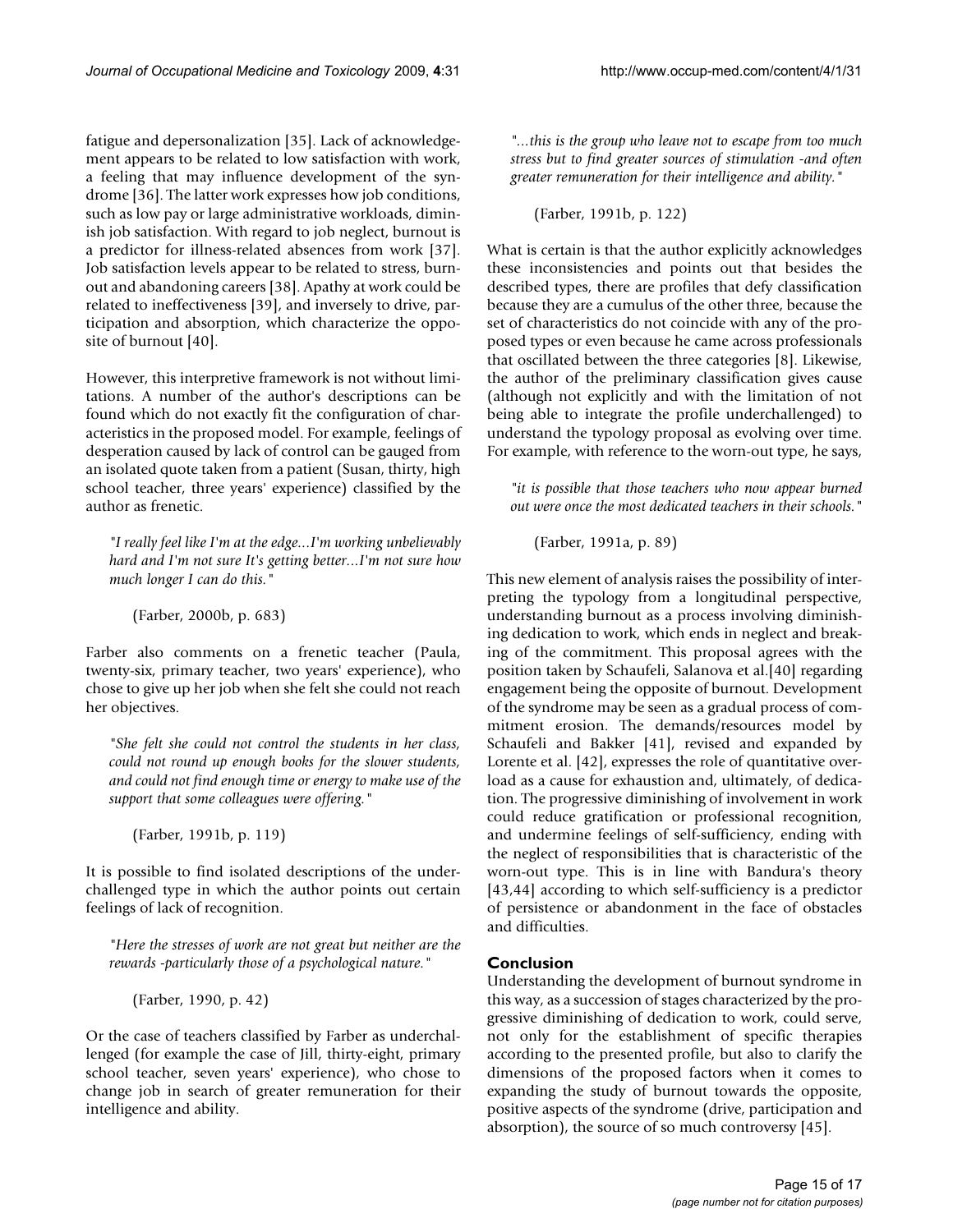Studies reviewing the efficacy of treatment and prevention interventions in workers with burnout are not too optimistic [[46](#page-16-6)[-48](#page-16-7)]. Limited evidence is available for a small reduction in stress levels from person-directed, personwork interface, and organizational interventions among health care workers. It is probable that encouraging the positive side of the burnout model we have proposed could be of great interest in the prevention of the syndrome. Person and organizational interventions aimed to improve drive, participation and absorption could be more effective that traditional cognitive therapy-based programs, because they focus on the core concept of burnout. Nevertheless, these questions would have to be resolved through future empirical research, given that they are beyond the scope of this work.

#### **Competing interests**

The authors declare that they have no competing interests.

#### **Authors' contributions**

JM and JGC conceived the research study. JM, DMM and YLdH carried out the content analysis. All authors interpreted the results, drafted the manuscript and read and approved the final manuscript.

#### **Acknowledgements**

Our sincerest thanks to Dr Barry Farber for his kind attention shown to us.

#### **References**

- <span id="page-15-0"></span>1. Freudenberger HJ: **Staff Burn-Out.** *Journal of Social Issues* 1974, **30:**159-165.
- <span id="page-15-1"></span>2. Maslach C, Jackson SE: *Maslach Burnout Inventory* Palo Alto, California: Consulting Psychologists Press; 1986.
- <span id="page-15-2"></span>3. Schaufeli WB, Leiter MP, Maslach C, Jackson SE: **Maslach Burnout Inventory-General Survey.** In *The Maslach Burnout Inventory-Test Manual* Edited by: Maslach C, Jackson SE, Leiter M. Palo Alto, California: Consulting Psychologists Press; 1996.
- <span id="page-15-3"></span>4. Maslach C, Schaufeli WB, Leiter MP: **[Job Burnout.](http://www.ncbi.nlm.nih.gov/entrez/query.fcgi?cmd=Retrieve&db=PubMed&dopt=Abstract&list_uids=11148311)** *Annual Review of Psychology* 2001, **52:**397-422.
- <span id="page-15-4"></span>5. Gil-Monte PR: *El síndrome de quemarse por el trabajo (burnout). Una enfermedad laboral en la sociedad del bienestar* Madrid: Pirámide Psicología; 2005.
- <span id="page-15-5"></span>6. Lazarus RS, Folkman S: *Estrés y procesos cognitivos (Spanish translation of Stress, appraisal and coping)* Barcelona: Martínez Roca; 1984:46.
- <span id="page-15-6"></span>7. Lazarus R: **[From psychological stress to the emotions: A his](http://www.ncbi.nlm.nih.gov/entrez/query.fcgi?cmd=Retrieve&db=PubMed&dopt=Abstract&list_uids=8434890)[tory of changing outlooks.](http://www.ncbi.nlm.nih.gov/entrez/query.fcgi?cmd=Retrieve&db=PubMed&dopt=Abstract&list_uids=8434890)** *Annual Review of Psychology* 1993, **44:**1-21.
- <span id="page-15-7"></span>8. Farber BA: **Burnout in Psychotherapist: Incidence, types, and trends.** *Psychotherapy in Private Practice* 1990, **8:**35-44.
- <span id="page-15-10"></span>9. Farber BA: **Symptoms and Types: Worn-Out, Frenetic, and Underchallenged Teachers.** In *Crisis in Education. Stress and Burnout in the American Teacher* Edited by: Farber BA. San Francisco: Jossey-Bass Publishers; 1991:72-97.
- <span id="page-15-9"></span>10. Farber BA: **Idealism and Disillusionment: Who Teaches, Who Leaves, and Why.** In *Crisis in Education. Stress and Burnout in the American Teacher* Edited by: Farber BA. San Francisco: Jossey-Bass Publishers; 1991:98-125.
- <span id="page-15-12"></span>11. Farber BA: **Inconsequentiality -The key to understanding teacher burnout.** In *Understanding and preventing teacher burnout* Edited by: Vandenberghe R, Huberman M. NY: Cambridge University Press; 1999:159-165.
- <span id="page-15-11"></span>12. Farber BA: **Understanding and Treating Burnout in a Changing Culture. JCLP/In Session.** *Psychotherapy in Practice* 2000, **56:**589-594.
- <span id="page-15-13"></span>13. Farber BA: **Treatment strategies for different types of teacher burnout.** *Psychotherapy in Practice* 2000, **56:**675-689.
- <span id="page-15-8"></span>14. Farber BA: **Subtypes of burnout: theory, research and practice.** Paper presented at the Annual Conference, American Psychological Association. San Francisco; 2001.
- <span id="page-15-14"></span>15. McKinney M: *Tipología constructiva y teoría social. (Spanish translation of Constructive typology and social theory)* Buenos Aires: Amorrortu; 1966:23.
- <span id="page-15-15"></span>16. Vallés MS: *Técnicas Cualitativas de Investigación Social* Madrid: Síntesis Sociología; 2003.
- <span id="page-15-16"></span>17. Piñuel JL: **Epistemología, metodología y técnicas del análisis de contenido.** *Estudios de Sociolingüística* 2002, **3:**1-42.
- <span id="page-15-17"></span>18. Gaitán JA, Piñuel JL: *Técnicas de Investigación en comunicación social* Madrid: Síntesis; 1998:281-311.
- <span id="page-15-18"></span>19. Glaser BG, Strauss AL: *The Discovery of Grounded Theory* Chicago: Aldine; 1967.
- <span id="page-15-19"></span>20. Strauss A, Corbin J: Basics of qualitative research: Grounded theory pro*cedures and techniques* London: Sage; 1990.
- <span id="page-15-20"></span>21. Strauss A: *Qualitative analysis for social scientists* Cambridge: Cambridge University Press; 1987.
- <span id="page-15-21"></span>22. Floch JM: *Semiótica, marketing y comunicación* Barcelona: Paidós; 1993.
- <span id="page-15-22"></span>23. Abril G: **Análisis semiótico del discurso.** In *Métodos y técnicas cualitativas de investigación en ciencias sociales* Edited by: Delgado JM, Gutiérrez J. Madrid: Síntesis; 1994:427-464.
- <span id="page-15-23"></span>24. Imbert G: *Los discursos del cambio. Imágenes e imaginarios sociales en la España de la Transición (1976-1982)* Madrid: Akal/Comunicación; 1989:417.
- <span id="page-15-24"></span>25. Denzin N, Lincoln Y: **Introduction: Entering the field of qualitative research.** In *Handbook of Qualitative Research* Edited by: Denzin N, Lincoln Y. California: Sage; 1994.
- <span id="page-15-25"></span>26. Barton AH, Lazarsfeld PF: **Some functions of Qualitative Analysis in Social Research.** In *Sociology: The Progress of a Decade* Edited by: Lipset SM, Smelser NJ. Englewood-Cliffs: Prentice-Hall; 1961:95-122.
- <span id="page-15-26"></span>27. Viviers S, Lachance L, Maranda MF, Ménard C: **Burnout, psychological distress, and overwork: the case of Quebec's ophthalmologists.** *Can J Ophthalm* 2008, **43:**535-46.
- <span id="page-15-27"></span>28. Borritz M, Bültmann U, Ruqulies R, Christensen KB, Villadsen E, Kristensen TS: **Psychosocial work characteristics as predictors for burnout: findings from 3-year follow up of the PUMA Study.** *J Occupat Environm Med* 2005, **47:**1015-25.
- <span id="page-15-28"></span>29. Janssen P, de Jonge J, Bakker A: **Specific determinants of intrinsic work motivation, burnout and turnover intentions: A study among nurses.** *J Advanc Nursing* 1999:1360-1369.
- <span id="page-15-29"></span>30. Montero J, García-Campayo J, Andrés E: **Análisis exploratorio de un modelo clínico basado en tres tipos de burnout.** *C Med Psicosom* 2008, **88:**41-49.
- <span id="page-15-30"></span>31. Dickinson T, Wright KM: **Stress and burnout in forensic mental health nursing: a literature review.** *Br J Nursing* 2008, **17:**82-7.
- <span id="page-15-31"></span>32. Moreno-Jiménez B, Bustos R, Matallana A, Miralles T: **La evaluación del burnout. Problemas y alternativas. El CBB como evaluación de los elementos del proceso.** *Rev Psicol Trab Organ* 1997, **13:**185-207.
- <span id="page-15-32"></span>33. Montero J, García-Campayo J, Andrés E: **Validez Factorial de la estructura del Cuestionario Breve de Burnout (CBB) en una muestra de docentes de Aragón.** *Rev Psicopatol Psicol Clínica* 2009, **14:**123-32.
- <span id="page-15-33"></span>34. Magnusson Hanson LL, Theorell T, Oxenstierna G, Hyde M, Westerlund H: **[Demand, control and social climate as predictors of](http://www.ncbi.nlm.nih.gov/entrez/query.fcgi?cmd=Retrieve&db=PubMed&dopt=Abstract&list_uids=18684778) [emotional exhaustion symptoms in working Swedish and](http://www.ncbi.nlm.nih.gov/entrez/query.fcgi?cmd=Retrieve&db=PubMed&dopt=Abstract&list_uids=18684778) [women.](http://www.ncbi.nlm.nih.gov/entrez/query.fcgi?cmd=Retrieve&db=PubMed&dopt=Abstract&list_uids=18684778)** *Scand J Public Health* 2008, **36:**737-43.
- <span id="page-15-34"></span>35. Bühler KE, Land T: **Burnout and personality in intensive care: an empirical study.** *Hospital Topics* 2003, **81:**5-12.
- <span id="page-15-35"></span>36. Van Ham I, Verhoeven AA, Groenier KH, Groothoff JW, De Haan J: **Job satisfaction among general practitioners: a systematic literature review.** *Europ J Gen Pract* 2006, **12:**174-80.
- <span id="page-15-36"></span>37. Borritz M, Rugulies R, Christensen KB, Villadsen E, Kristensen TS: **Burnout as a predictor of self-reported sickness absence among human service workers: prospective findings from year follow up of the PUMA study.** *Occupat Environm Med* 2006, **63:**98-106.
- <span id="page-15-37"></span>38. Foley M, Lee J, Wilson L, Young Cureton V, Canham D: **A multi-factor analysis of job satisfaction among school nurses.** *J School Nursing* 2004, **20:**63-4.
- <span id="page-15-38"></span>39. Schaufeli WB, Salanova M: **[Efficacy or inefficacy, that's the ques](http://www.ncbi.nlm.nih.gov/entrez/query.fcgi?cmd=Retrieve&db=PubMed&dopt=Abstract&list_uids=17999223)[tion: burnout and work engagement, and their relationship](http://www.ncbi.nlm.nih.gov/entrez/query.fcgi?cmd=Retrieve&db=PubMed&dopt=Abstract&list_uids=17999223) [with efficacy beliefs.](http://www.ncbi.nlm.nih.gov/entrez/query.fcgi?cmd=Retrieve&db=PubMed&dopt=Abstract&list_uids=17999223)** *Anxiety Stress Coping* 2007, **20:**177-96.